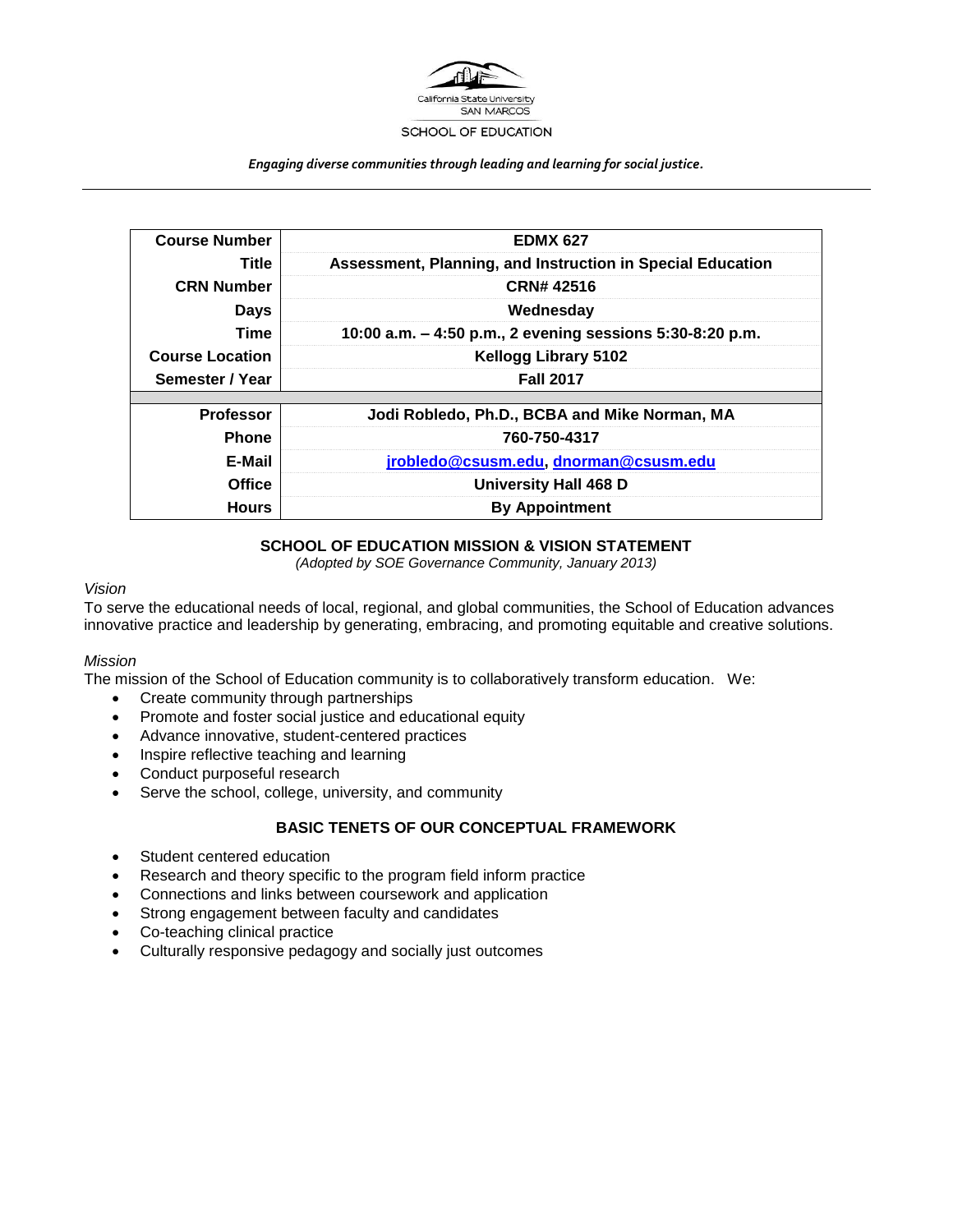# **TABLE OF CONTENTS**

| COURSE FEATURES AND PROFESSIONAL AND ADMINISTRATIVE REQUIREMENTS 5 |  |
|--------------------------------------------------------------------|--|
|                                                                    |  |
|                                                                    |  |
|                                                                    |  |
|                                                                    |  |
|                                                                    |  |
|                                                                    |  |
|                                                                    |  |
|                                                                    |  |
|                                                                    |  |
|                                                                    |  |
|                                                                    |  |
|                                                                    |  |
|                                                                    |  |
|                                                                    |  |
|                                                                    |  |
|                                                                    |  |
|                                                                    |  |
|                                                                    |  |
|                                                                    |  |

## **COURSE DESCRIPTION**

# <span id="page-1-1"></span><span id="page-1-0"></span>**Assessment for Planning and Instruction**

Focuses on methods for assessing and planning so students with disabilities, language, and other learning differences have access to the general education curriculum. Students administer and interpret formal and informal assessments for Individual Education Program planning, implementation, and evaluation. *Requires participation/ observation in the public schools.*

# <span id="page-1-2"></span>**Credit Hour Policy Statement**

Per the University Credit Hour Policy:

- Students are expected to spend a minimum of two hours outside of the classroom each week for each unit of credit engaged in learning.
- The combination of face-to-face time, out-of-class online and field time associated with the course totals to at least the minimum 45 hours per unit of credit.

# **REQUIRED TEXTS AND TASKSTREAM**

<span id="page-1-3"></span>Pierangelo, R. & Giuliani, G. (2017). Assessment in Special Education: A Practical Approach, 5th Edition. Pearson.

Brown, F., McDonnell, J., & Snell, M. (2016). Instruction of Students with Severe Disabilities, 8th Edition. Pearson.

# **Selected readings posted on Moodle**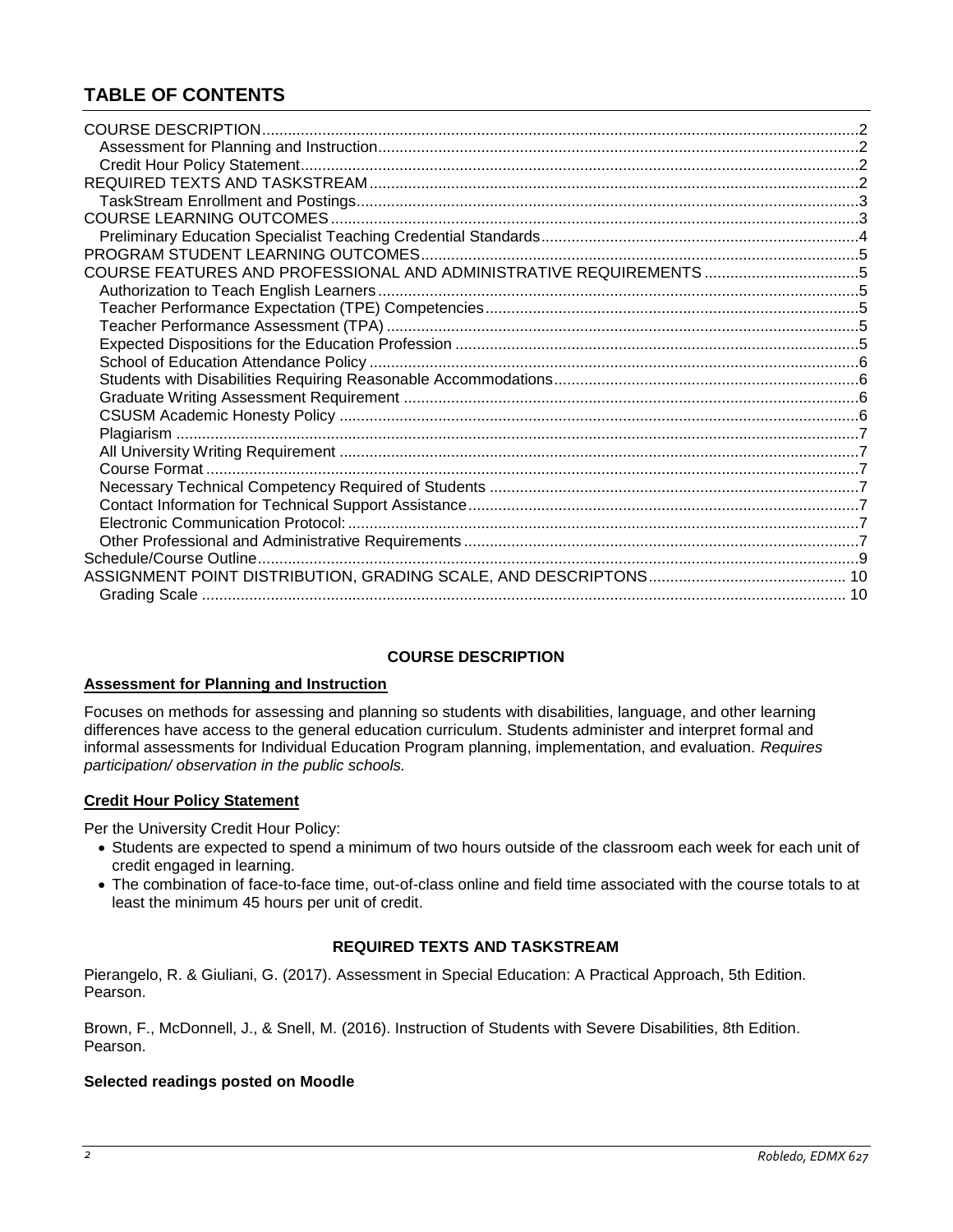# <span id="page-2-0"></span>**TaskStream Enrollment and Postings**

The School of Education uses TaskStream to manage candidates' TPE, clinical practice, signature assignment, and disposition assessments. Candidates must be enrolled in TaskStream throughout the Mild/Moderate and Moderate/Severe Education Specialist program(s). Enrollment fees are paid by going to [www.taskstream.com](http://www.taskstrem.com/) and registering for at least one year.

Concurrent candidates and candidates completing both the Mild/Moderate and Moderate/Severe credentials should enroll for at least two years. After enrolling, access your specially designed Education Specialist program bucket - Concurrent MS/ES Program 2016-2017 - by going to your home page, finding the Self-Enrollment area and clicking the *Enter Code* button. Then enter **Concurrent1617** as the program code. If this is the correct program, click the *Enroll* button. The Education Specialist program now will show up on your TaskStream home page when you log in. Be sure to remember your own exact enrollment name and password.

Add On candidates completing both the Mild/Moderate and Moderate/Severe credentials should enroll for two years. After enrolling, access your specially designed Education Specialist program bucket - **Add-On Ed Specialist Credentials 2017-18** - by going to your home page, finding the Self-Enrollment area and clicking the *Enter Code* button. Then enter **AddOn1718** as the program code. If this is the correct program, click the *Enroll* button. The Education Specialist program now will show up on your TaskStream home page when you log in. Be sure to remember your own exact enrollment name and password.

# **COURSE LEARNING OUTCOMES**

<span id="page-2-1"></span>Upon successful completion of this course, candidates will demonstrate knowledge and skills in:

## **1.0 Observation Skills**

- 1.1 Direct observations in informal situations *(Case Study)*
- 1.2 Using checklists and various observation formats to record observational data *(Case Study)*
- 1.3 Observing and detecting practices used in a setting serving learners with moderate/severe disabilities with a field report requirement. *(Progress Monitoring and Task Analysis Project)*

## **2.0 Record Keeping**

- 2.1 Maintaining a checklist/timelines for the assessment process *(Case Study)*
- 2.2 Employing competency checklists *(Case Study)*
- 2.3 Keeping anecdotal records *(Case Study)*
- 2.4 Utilizing IEP and ITP forms *(Case Study)*
- 2.5 Utilizing referral and planning for assessment forms *(In-Class Activity)*
- 2.6 Recording and submitting observation notes (e.g., progress monitoring field observation). *(Case Study and Progress Monitoring Assignment)*

## **3.0 Assessment Techniques**

- 3.1 Evaluating various commercially available assessment instruments. *(Instrument Fair, Case Study)*
- 3.2 Administering, scoring and interpreting commonly used formal measures (standardized, norm-referenced) *(Case Study, WJIII Practice Administration)*
- 3.3 Using informal assessment methods (e.g., criterion-referenced, curriculum-based) *(Case Study)*
- 3.4 Assessing student work in the classroom (e.g., work sampling) *(Case Study)*
- 3.5 Using assessments for specific populations *(Case Study)*
- 3.6 Using supplementary norm tables *(Case Study)*
- 3.7 Using authentic assessment approaches (performance-based, rubrics, portfolios) *(Case Study, In-class Activity)*

## **4.0 Nondiscriminatory Testing**

- 4.1 Structuring the assessment environment *(Case Study)*
- 4.2 Scheduling assessment sessions *(Case Study)*
- 4.3 Evaluating and selecting assessment instruments *(Case Study)*
- 4.4 Selecting and preparing assessment materials *(Case Study)*
- 4.5 Ensuring parental participation in reporting of student performance *(Case Study)*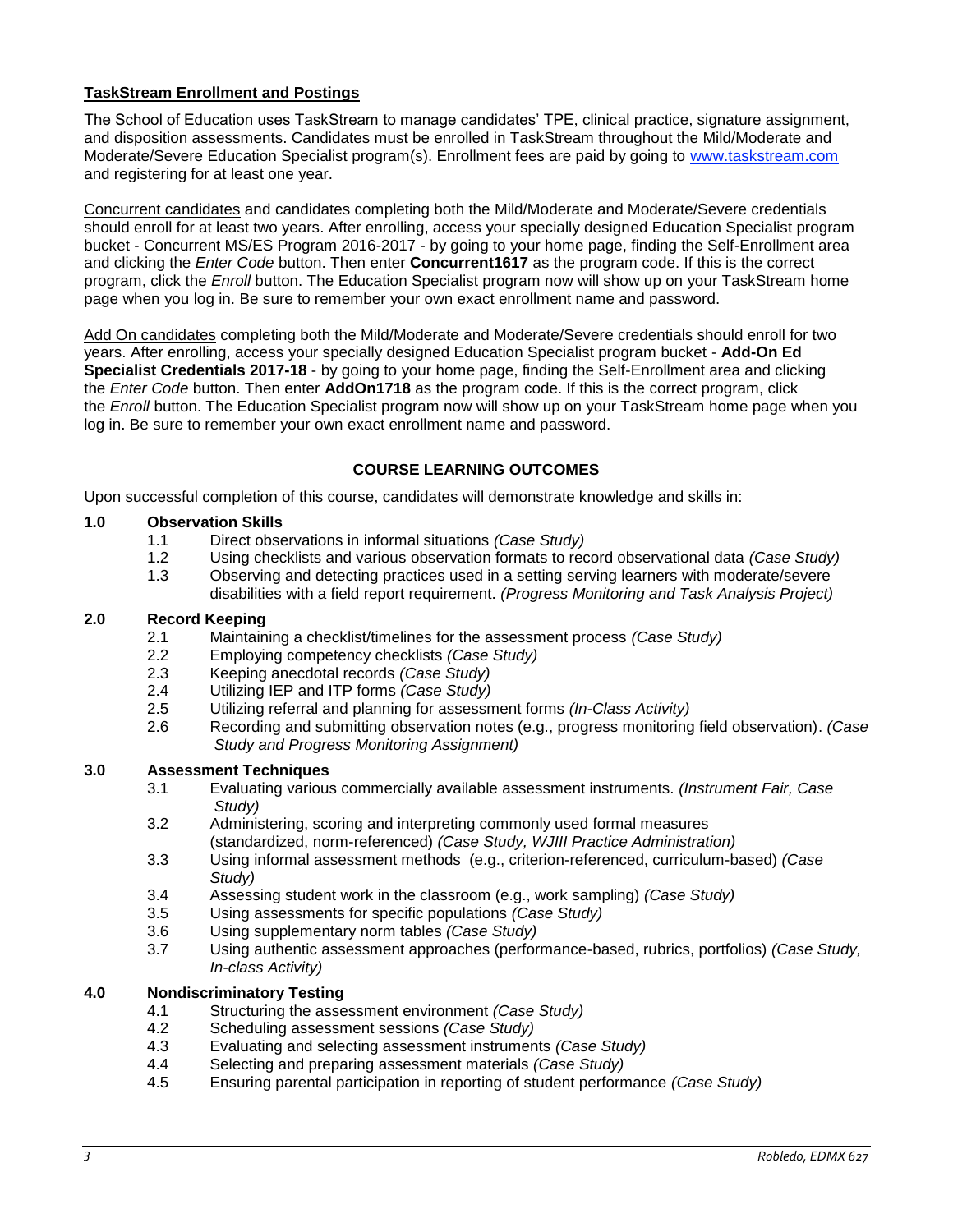# **5.0 Writing Case Reports**

- 5.1 Gathering and reporting background information *(Case Study)*
- 5.2 Using a structured format for reporting *(Case Study)*
- 5.3 Reporting interactions with the child *(Case Study)*
- 5.4 Reporting the child's approach to tasks and learning styles *(Case Study)*
- 5.5 Using clinical judgment in interpreting results *(Case Study)*
- 5.6 Summarizing overall finding regarding a child *(Case Study)*
- 5.7 Making recommendations for interventions *(Case Study)*

# **6.0 Generating IEPs**

- 6.1 Summarizing current levels of functioning *(Case Study)*
- 6.2 Identifying long-range goals and short-term objectives *(Case Study)*
- 6.3 Completing sections of an IEP and ITP *(Case Study)*
- 6.4 Adapting the IEP as a parallel curriculum for students under IDEA *(Case Study)*
- 6.5 Ensuring parent participation and observation of rights *(Case Study)*

# **7.0 Best Educational and Assessment Practices**

- 7.1 Incorporating authentic assessment into lessons (*In-class Activity)*
- 7.2 Adapting lessons for individual learners using differentiated *(In-class Activity)*

# **8.0 Collaborative Interdisciplinary Teaming**

- 8.1 Demonstrating the effective use of collaborative teaming principles to: a) develop IEPs, IFSPs, and ITPs; assessment plans and reports; instruction b) problem solve curricular, instructional, and emotional or behavioral mismatches for students c) guide other instructional and special education related decision making *(In-class Activity)*
- 8.2 Facilitating a planning meeting for a student eligible for special education or being considered for specialized support services *(In-class Activity)*
- 8.3 Differentiating the roles of various interdisciplinary team members and soliciting and utilizing diverse expertise of team members *(In-class Activity)*

# <span id="page-3-0"></span>**Preliminary Education Specialist Teaching Credential Standards**

CCTC Preliminary Education Specialist standards ARE addressed by EDMX 627 via the classes and assignments

- M/M/S 3 Educating diverse learners with disabilities *MTSS Workshop*
- M/M/S 4 Effective communication and collaborative partnerships *Case Study*
- M/M/S 5 Assessment of students *WJ Practice Lab; Instrument Fair; Case Study*
- M/M/S 8 Participating in ISFP/IEPs and post-secondary transition planning *Case Study*
- M/M/S 11 Typical and atypical development *MTSS Workshop; Case Study*
- Behavior, social and environmental supports for learning Case Study
- M/M/S 13 Curriculum and instruction for students with disabilities *Progress Monitoring*
- M/M 1 Characteristics of students with mild/moderate disabilities *WJ Practice Lab; Case Study*
- M/M 2 Assessment and evaluation of students with mild/moderate disabilities *Instrument Fair; Case Study*
- M/M 3 Planning and Implementing Mild/moderate curriculum and Instruction *Case Study*
- M/M 5 Specific instructional strategies for students with mild/moderate disabilities *Progress Monitoring* and *Case Study*
- M/M 6 Case Management *Case Study*
- M/S 4 Assessment, program planning and instruction *Progress Monitoring*
- M/S 5 Movement, mobility, sensory and specialized health care *Progress Monitoring*

**Key:**

- **M/M/S** = Program Design Standards for Preliminary Education Specialist Credentials
- **M/M** = Mild/Moderate Disabilities Standards for Education Specialist Credentials
- **M/S** = Moderate/Severe Disabilities Standards for Education Specialist Credentials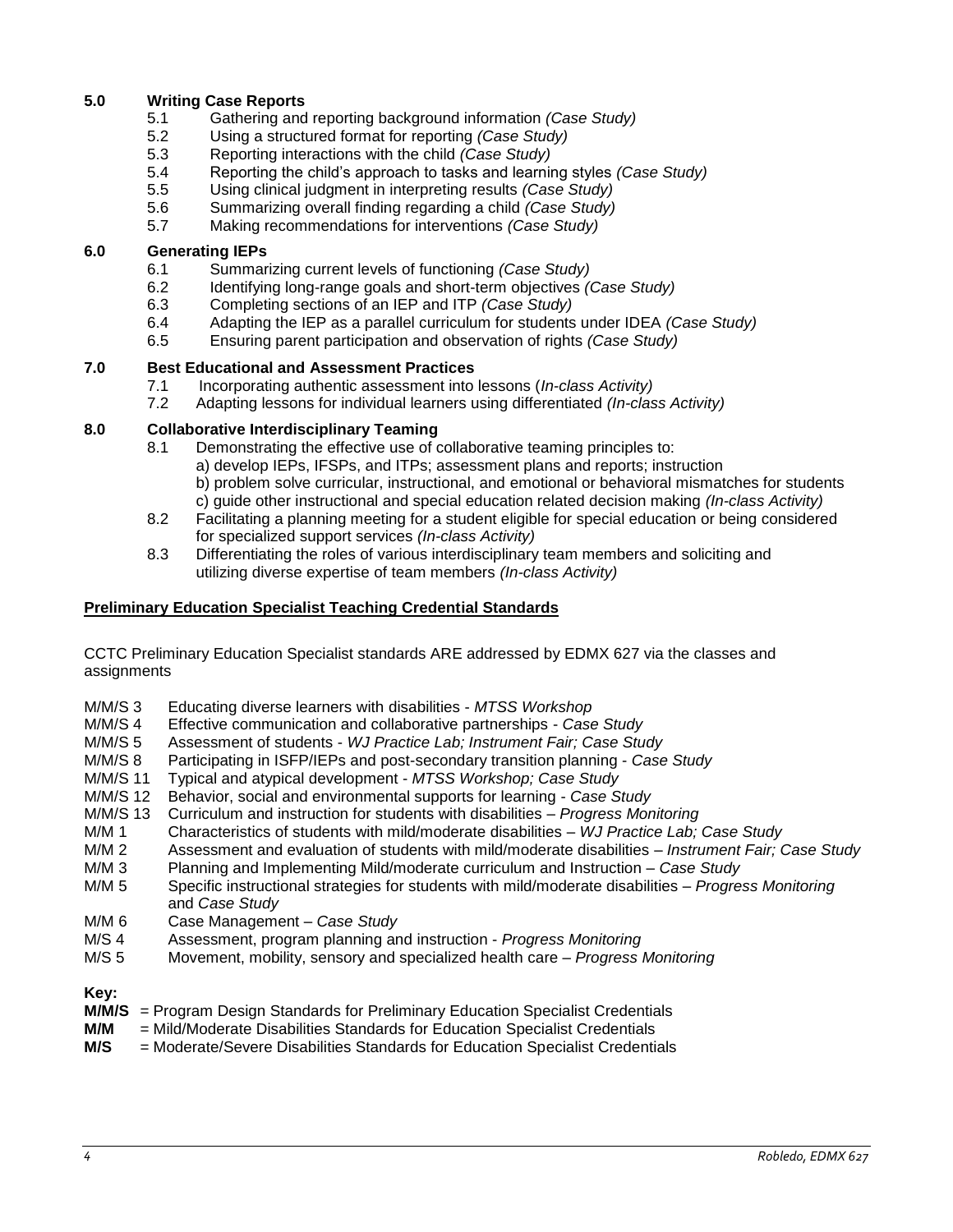# **PROGRAM STUDENT LEARNING OUTCOMES**

# **Preliminary Mild/Moderate and Moderate/Severe Education Specialist Program**

<span id="page-4-0"></span>Upon successful program completion, Preliminary Education Specialist teacher candidates will demonstrate proficiencies in

- 1. Applying current disability-related federal and state laws, procedures, and ethics pertaining to special education referral and eligibility and Individual Education Program plan development, monitoring, and implementation
- 2. Using various formal and informal assessment data from multiple sources to a) develop IEP goals based upon individual students' assessed needs and b) monitor student progress toward IEP goal achievement
- 3. Using knowledge of the characteristics of various disabilities and their effects on learning, skill development, and behavior to develop and deliver appropriate instruction to advance student progress toward IEP goal attainment and meaningful participation and progress in the curriculum
- 4. Differentiating instruction through a) knowledge and application of a variety of instructional and positive behavior support methodologies and b) use of technology inclusive of augmentative and alternative communication systems, applications, and devices
- 5. Collaborating, coordinating, consulting, and co-teaching effectively with general educators, special education and related service providers, paraeducators, students' families and community agency personnel to maximize communication and instructional quality

# **COURSE FEATURES AND PROFESSIONAL AND ADMINISTRATIVE REQUIREMENTS**

## <span id="page-4-2"></span><span id="page-4-1"></span>**Authorization to Teach English Learners**

This credential program has been specifically designed to prepare teachers for the diversity of languages often encountered in California public school classrooms. The authorization to teach English learners is met through the infusion of content and experiences within the credential program, as well as additional coursework. Candidates successfully completing this program receive a credential with authorization to teach English learners. *(Approved by CCTC in SB 2042 Program Standards, August 02)*

## <span id="page-4-3"></span>**Teacher Performance Expectation (TPE) Competencies**

The course objectives, assignments, and assessments have been aligned with the CTC standards for Preliminary Education Specialist Mild/Moderate Teaching credential. This course is designed to help teachers seeking a California teaching credential to develop the skills, knowledge, and attitudes necessary to assist schools and district in implementing effective programs for all students. The successful candidate will be able to merge theory and practice in order to realize a comprehensive and extensive educational program for all students.

## <span id="page-4-4"></span>**Teacher Performance Assessment (TPA)**

Beginning July 1, 2008, all California credential candidates must successfully complete a state-approved Teacher Performance Assessment (TPA), as part of the credential program of preparation. Beginning in fall 2015, for newly entering initial candidates, the CSUSM assessment system is the edTPA. To support your success in your credential program and with the TPA, SOE classes use common pedagogical language, lesson plans (lesson designs), and unit plans (unit designs). To further assist with your successful completion of the edTPA, programs include a capstone experience/class, where edTPA related questions and logistical issues are addressed. Additional support materials are available on the edTPA website at [http://edtpa.com](http://edtpa.com/)

## **Note: Add-On Education Specialist candidates who already hold a valid basic teaching credential are not responsible for taking the edTPA.**

## <span id="page-4-5"></span>**Expected Dispositions for the Education Profession**

Education is a profession that has, at its core, certain dispositional attributes that must be acquired and developed. Teaching and working with learners of all ages requires not only specific content knowledge and pedagogical skills, but positive attitudes about multiple dimensions of the profession. The School of Education has identified six dispositions that must be evident in teacher candidates: social justice and equity, collaboration,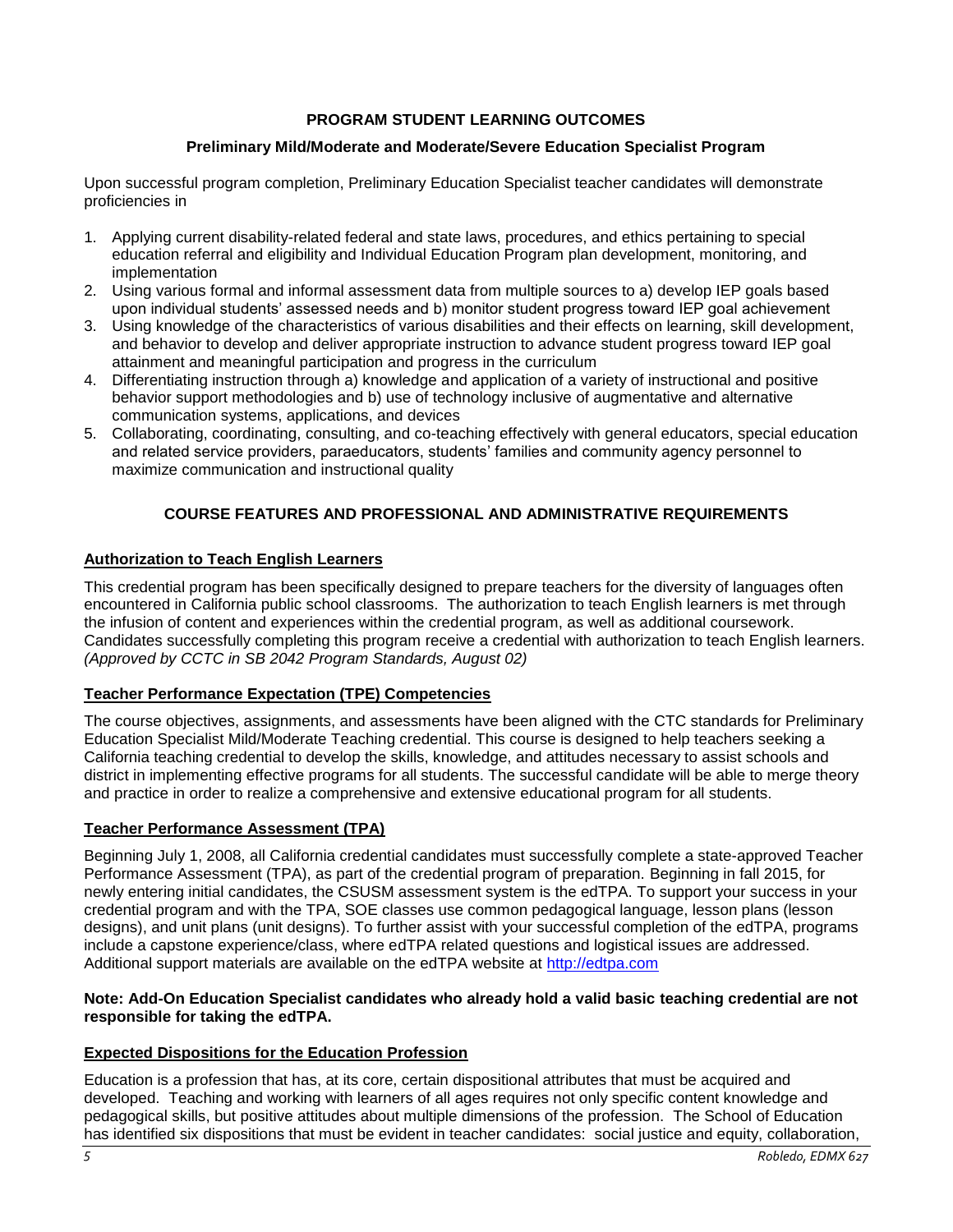critical thinking, professional ethics, reflective teaching and learning, and life-long learning. These dispositions have observable actions that will be assessed throughout the preparation program. For each dispositional element, there are three levels of performance - *unacceptable*, *initial target*, and *advanced target*. The description and rubric for the three levels of performance offer measurable behaviors and examples.

The assessment is designed to provide candidates with ongoing feedback for their growth in professional dispositions and includes a self-assessment by the candidate. The dispositions and rubric are presented, explained and assessed in one or more designated courses in each program as well as in clinical practice. Based upon assessment feedback candidates will compose a reflection that becomes part of the candidate's Teaching Performance Expectation portfolio. Candidates are expected to meet the level of *initial target* during the program.

# <span id="page-5-0"></span>**School of Education Attendance Policy**

Due to the dynamic and interactive nature of courses in the School of Education, all candidates are expected to attend all classes and participate actively. At a minimum, candidates must attend more than 80% of class time, or s/he may not receive a passing grade for the course at the discretion of the instructor. Individual instructors may adopt more stringent attendance requirements. Should the candidate have extenuating circumstances, s/he should contact the instructor as soon as possible. *(Adopted by the COE Governance Community, December, 1997).* One point deducted for each absence or lack of participation in class. Please note that full day classes count as TWO class meetings. One-half point deducted for arriving to class 15 or more minutes late. **For this class: Students missing more than two class sessions will see their grades reduced by one full letter grade. Absence from more than three sessions will result in a reduction of two full letter grades.** 

# <span id="page-5-1"></span>**Students with Disabilities Requiring Reasonable Accommodations**

Candidates with disabilities who require reasonable accommodations must be approved for services by providing appropriate and recent documentation to the Office of Disable Student Services (DSS). This office is located in Craven Hall 4300, and can be contacted by phone at (760) 750-4905, or TTY (760) 750-4909. Candidates authorized by DSS to receive reasonable accommodations should meet with their instructor during office hours or, in order to ensure confidentiality, in a more private setting.

# <span id="page-5-2"></span>**Graduate Writing Assessment Requirement**

The California State University maintains a Graduation Writing Assessment Requirement (GWAR) for master's candidates. This requirement must be achieved prior to Advancement to Candidacy. A master's candidate will satisfy the graduate writing requirement by receiving a passing score on a written product as assessed with the GWAR rubric. Toward the goal of providing opportunity for graduate students in the School of Education to satisfy the writing requirement, papers in graduate classes are expected to adhere to writing and format style guidelines described in the sixth edition of the Publication Manual of the American Psychological Association (aka, APA Manual). This manual is a required across all graduate-level (600-level) courses.

# <span id="page-5-3"></span>**CSUSM Academic Honesty Policy**

Students will be expected to adhere to standards of academic honesty and integrity, as outlined in the Student Academic Honesty Policy. All assignments must be original work, clear and error-free. All ideas/material that are borrowed from other sources must have appropriate references to the original sources. Any quoted material should give credit to the source and be punctuated accordingly.

Academic Honesty and Integrity: Students are responsible for honest completion and representation of their work. Your course catalog details the ethical standards and penalties for infractions. There will be zero tolerance for infractions. If you believe there has been an infraction by someone in the class, please bring it to the instructor's attention. The instructor reserves the right to discipline any student for academic dishonesty, in accordance with the general rules and regulations of the university. Disciplinary action may include the lowering of grades and/or the assignment of a failing grade for an exam, assignment, or the class as a whole.

Incidents of Academic Dishonesty will be reported to the Dean of Students. Sanctions at the University level may include suspension or expulsion from the University.

Refer to the full Academic Honesty Policy at: [http://www.csusm.edu/policies/active/documents/Academic\\_Honesty\\_Policy.html](http://www.csusm.edu/policies/active/documents/Academic_Honesty_Policy.html)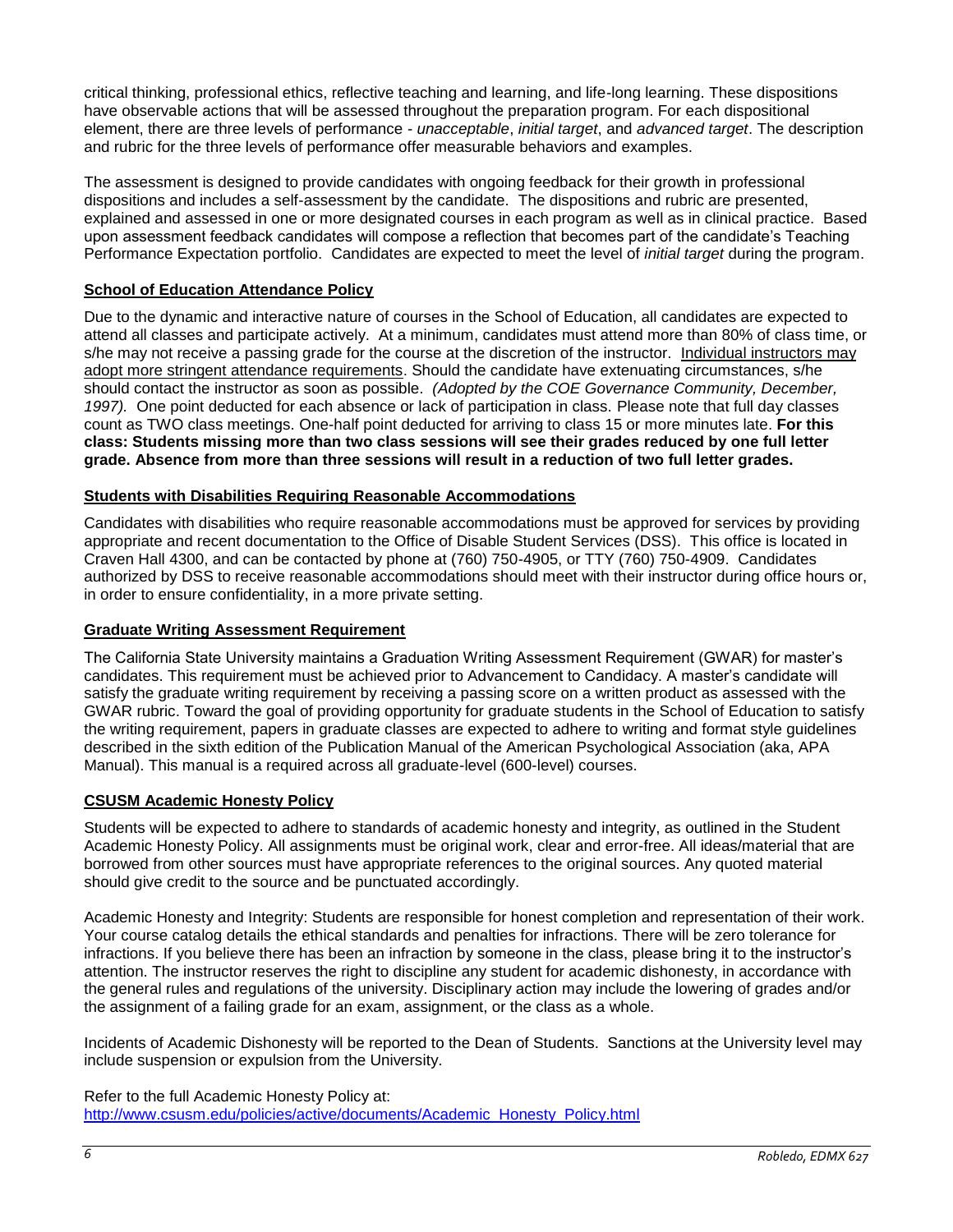# <span id="page-6-0"></span>**Plagiarism**

As an educator, it is expected that each candidate (course participant) will do his/her own work, and contribute equally to group projects and processes. Plagiarism or cheating is unacceptable under any circumstances. If you are in doubt about whether your work is paraphrased or plagiarized see the Plagiarism Prevention for Students website [http://library.csusm.edu/plagiarism/index.html.](http://library.csusm.edu/plagiarism/index.html) If there are questions about academic honesty, please consult the University catalog.

## <span id="page-6-1"></span>**All University Writing Requirement**

This course ensures that the university's minimum 2,500-word per course writing requirement is met through the course assignments, reflections, and postings for Education Specialist standards assigned to this course.

## <span id="page-6-2"></span>**Course Format**

Per the CSUSM Online Instruction Policy, EDMX 627 is considered primarily as traditional (FT) instruction.

## <span id="page-6-3"></span>**Necessary Technical Competency Required of Students**

Candidates are required to have the technical expertise to use online browsers (e.g., Firefox) to access information, use the Cougar Courses platform to access and download course content posted at Cougar Courses and submit assignments, and use various forms of technology (e.g., word processing, CSUSM electronic mail, presentation tools such as PowerPoint) to produce course assignments and instruct others for assignments requiring in-class instruction by candidates.

Please save a digital copy of all assignments for your use in your teaching portfolio. Most assignments are submitted online at Cougar Courses; some are submitted both online and in class; at least two assignments are submitted only in class. Details will be given for each assignment in class.

## <span id="page-6-4"></span>**Contact Information for Technical Support Assistance**

For technical support assistance, please contact the CSUSM Help Desk. See information on the various ways in which students may get technical support at<http://www.csusm.edu/sth/support/index.html>

## <span id="page-6-5"></span>**Electronic Communication Protocol:**

Electronic correspondence is a part of your professional interactions. If you need to contact the instructor, e-mail is often the easiest way to do so. It is my intention to respond to all received e-mails in a timely manner. Please be reminded that e-mail and on-line discussions are a very specific form of communication, with their own nuances and etiquette. For instance, electronic messages sent in all upper case (or lower case) letters, major typos, or slang, often communicate more than the sender originally intended. With that said, please be mindful of all e-mail and on-line discussion messages you send to your colleagues, to faculty members in the School of Education, or to persons within the greater educational community. All electronic messages should be crafted with professionalism and care.

Things to consider:

- Would I say in person what this electronic message specifically says?
- How could this message be misconstrued?
- Does this message represent my highest self?
- Am I sending this electronic message to avoid a face-to-face conversation?

In addition, if there is ever a concern with an electronic message sent to you, please talk with the author in person in order to correct any confusion.

## <span id="page-6-6"></span>**Other Professional and Administrative Requirements**

Use "Person-first" language (e.g., "Student with Down Syndrome" rather than "Down Syndrome student") must be used throughout all written and oral assignments and discussions.

1. Word-process all written documents. Be sure to keep an electronic copy of all of your work including Cougar Courses postings. Also, you will want these copies for your records and professional portfolio.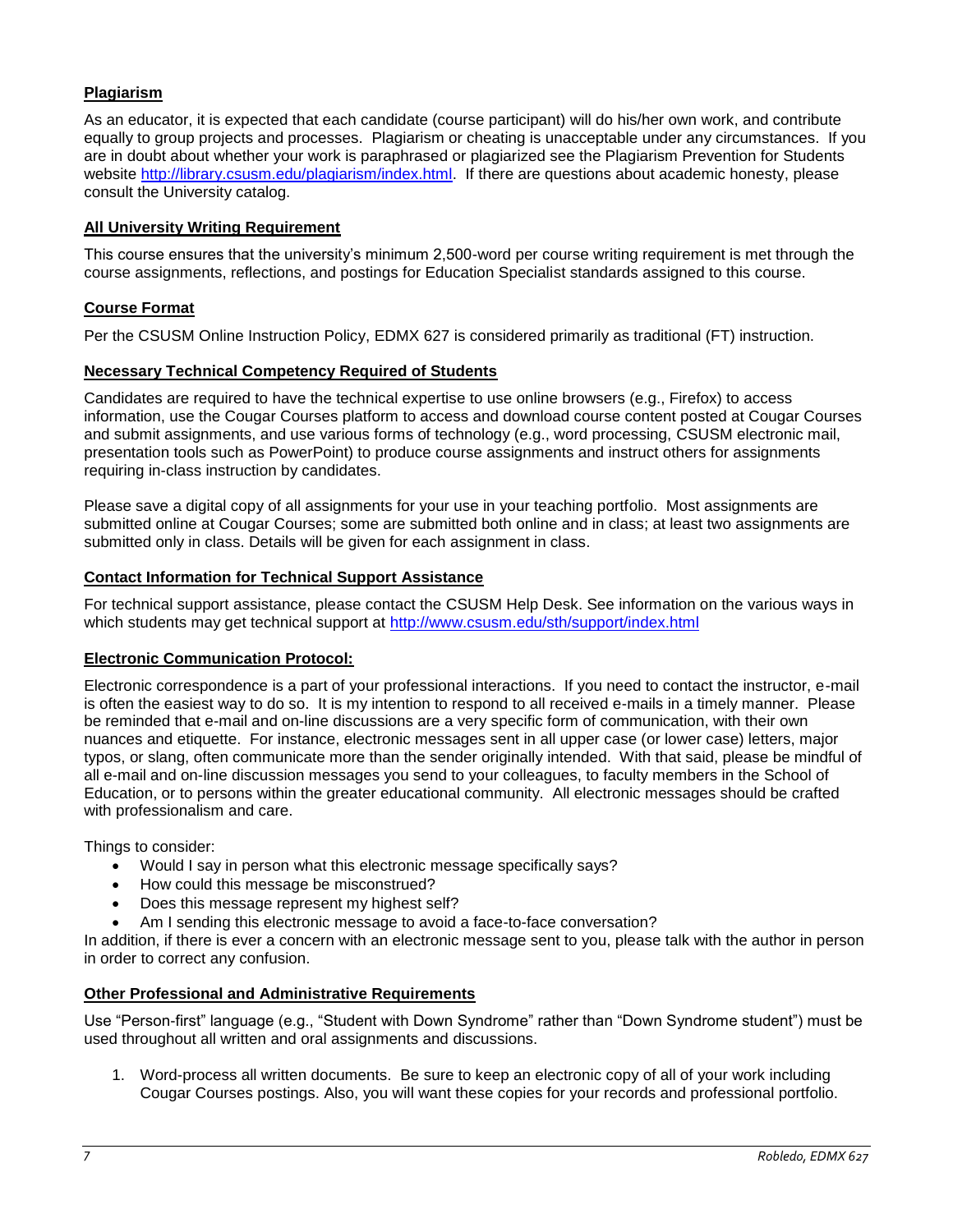- 2. Always write in a professional voice. Be sure to avoid abbreviations, contractions, and slang. Write out acronyms on first appearance - such as Individualized Education Program (IEP).
- 3. Examine Moodle at least twice weekly for messages and newly posted materials and resources. Download materials needed for each class prior to class and bring to class all required resources.
- 4. Complete and post all assignments on the due dates for full credit. If you have extraordinary circumstances that impact completion of your assignments, please inform the instructor.
- 5. Participate in class discussions and group activities and demonstrate positive interpersonal skills with classmates and guests. Participation points are assigned on the basis of participation, collegiality, collaborative effort, and professionalism in interactions with fellow students, the instructors and guests.
- 6. If you are to miss class, be sure to select a class "buddy" to ensure that you receive handouts and information when you must miss class. You may wish to have the following: Buddy: Phone#: e-mail: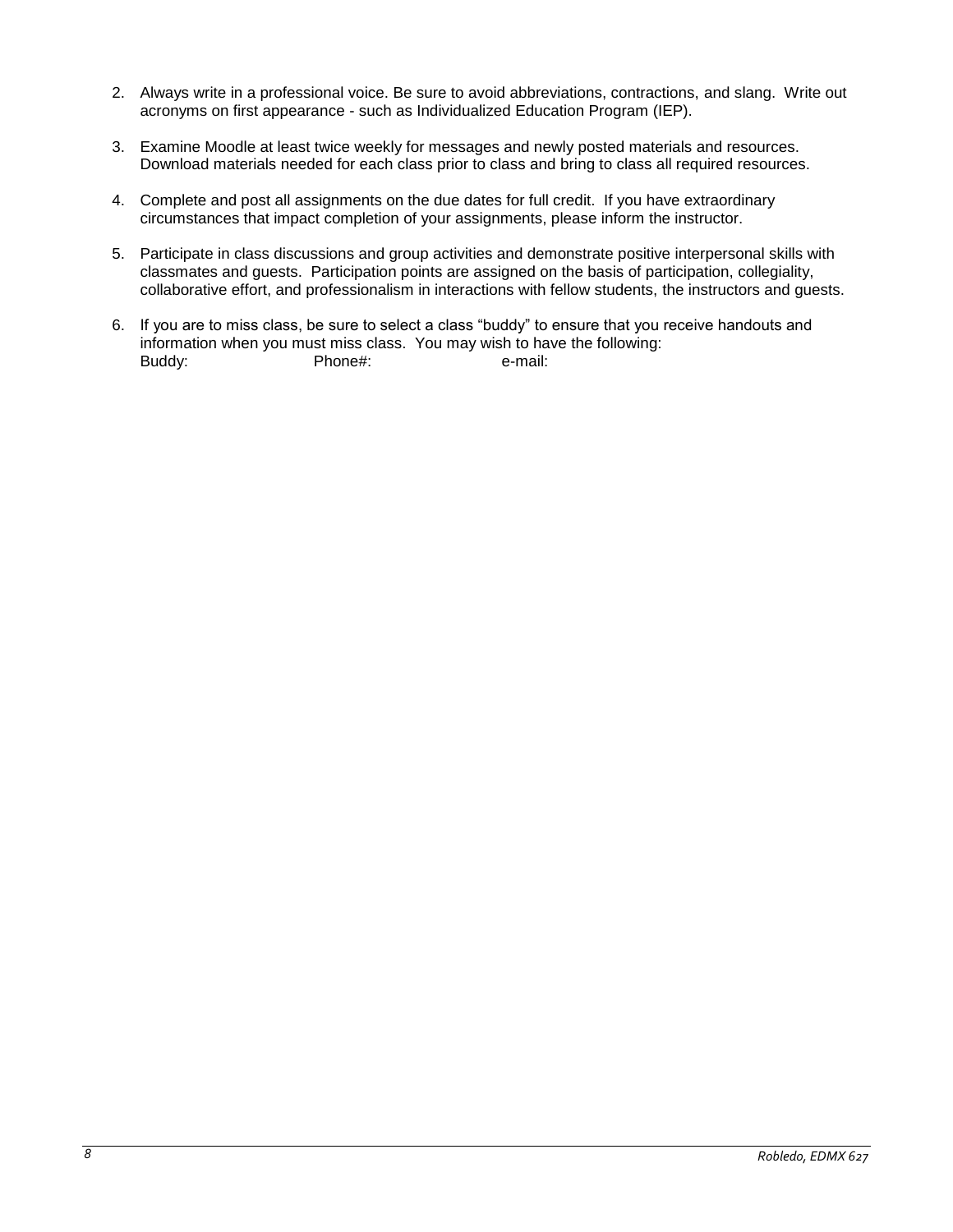# **SCHEDULE/COURSE OUTLINE**

# **\*\*The instructors reserve the right to modify the schedule**.\*\*

<span id="page-8-0"></span>

| <b>Session</b>                    | <b>Topic</b>                                                                                                                                                                                                                                                                                                                                                                          | <b>Reading</b>                               | <b>Assignments Due</b>                                                           |
|-----------------------------------|---------------------------------------------------------------------------------------------------------------------------------------------------------------------------------------------------------------------------------------------------------------------------------------------------------------------------------------------------------------------------------------|----------------------------------------------|----------------------------------------------------------------------------------|
| 8/30                              | Introduction to Course<br><b>Ecological Systems Theory</b><br>Foundational Concepts in Assessment<br>Methods of Assessment                                                                                                                                                                                                                                                            | Syllabus<br>P&G 1-2<br><b>B, M &amp; S 3</b> |                                                                                  |
| 9/6                               | Intro: Assessment Case Study<br>Psychometrics<br>Sharing of Ecological Quilt Square                                                                                                                                                                                                                                                                                                   | P&G 3-4, pp.98-103                           | <b>Ecological Paper Due</b>                                                      |
| 9/13                              | Pre-Referral, Multi-Tiered System of Supports,<br>Referral, Timelines, and Multidisciplinary Teams<br><b>Determining Eligibility</b>                                                                                                                                                                                                                                                  | P&G 5-8, 16, 18                              |                                                                                  |
| 9/20                              | Intro: Progress Monitoring, Ecological<br>Assessment, and Task Analysis Project<br><b>Progress Monitoring</b><br><b>Ecological Assessment</b><br><b>Behavioral Data Collection</b><br><b>Task Analysis</b>                                                                                                                                                                            | B, M, & S 4, 5 (pp.<br>157-160, pp.165-176)  |                                                                                  |
| 9/27                              | <b>Woodcock Johnson Practice Administration</b><br>Tests of Academic Achievement and<br>Assessments of Intelligence                                                                                                                                                                                                                                                                   | <b>P&amp;G 9</b>                             | <b>WJ Report Due</b><br>(Completed in Class)                                     |
| 10/4                              | Writing Comprehensive Reports and Goals Based<br>on Assessment                                                                                                                                                                                                                                                                                                                        | P&G 17                                       |                                                                                  |
| 10/11                             | Special Guest Speaker: Jan Israel, School<br>Psychologist<br><b>Assessments of Behavior:</b><br>Adaptive Behavior, Vineland Adaptive Behavior<br>Scales, Berry VMI, FBA<br>Special Guest Speaker: Dr. Lori Heisler<br>Language Difference vs. Disability<br>Assessments of Speech and Language:<br>Peabody Picture Vocabulary Test 3; Test of<br>Auditory Comprehension of Language 3 | P&G 10-15                                    | <b>Progress Monitoring</b><br>and Task Analysis<br><b>Due</b>                    |
| $\frac{11}{11}$                   | NO CLASS MEETING                                                                                                                                                                                                                                                                                                                                                                      |                                              | <b>Observation for Case</b><br><b>Study/Parent</b><br><b>Permission Slip Due</b> |
| 11/16<br>$5:30 -$<br>8:20<br>p.m. | Instrument Fair (Kellogg 5102)                                                                                                                                                                                                                                                                                                                                                        |                                              | <b>Instrument Report</b><br><b>Due</b>                                           |
| 11/30<br>$5:30 -$<br>8:20<br>p.m. | Assessment Case Study SHARE<br>Course Evaluations (Kellogg 5102)                                                                                                                                                                                                                                                                                                                      |                                              | <b>Assessment Case</b><br><b>Study Due</b>                                       |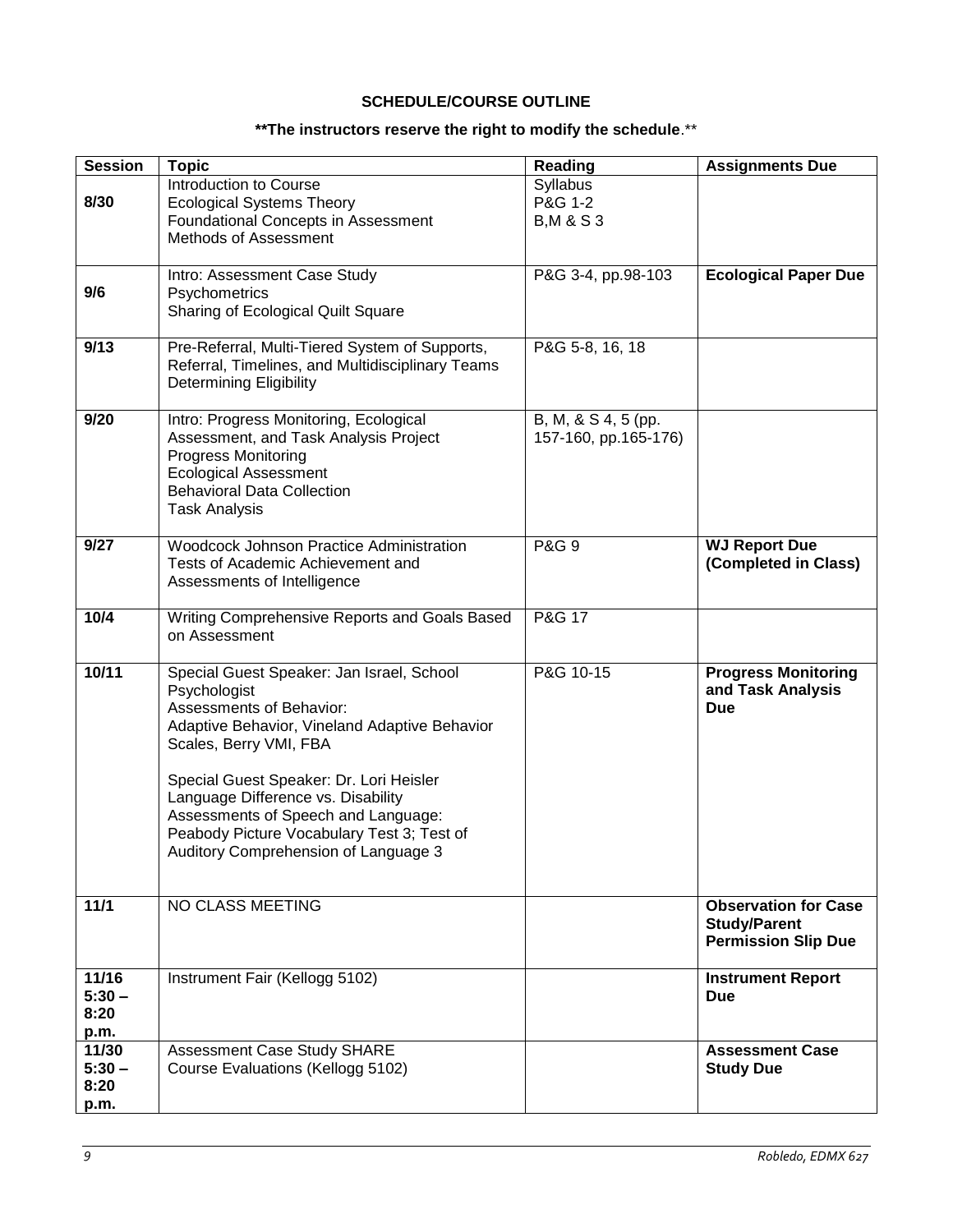| ASSIGNMENT POINT DISTRIBUTION, GRADING SCALE, AND DESCRIPTONS |  |  |
|---------------------------------------------------------------|--|--|
|---------------------------------------------------------------|--|--|

<span id="page-9-0"></span>

| <b>Assignments</b>                                                          | <b>Notes</b>                                                                            | <b>Points</b> |
|-----------------------------------------------------------------------------|-----------------------------------------------------------------------------------------|---------------|
| Session Participation                                                       | Attendance at each class session with active<br>participation.                          | 16            |
| Eco Map and Report                                                          | Report on personal ecological systems with your<br>own quilt square for the Class Quilt | 8             |
| Practice Administration of<br>Woodcock-Johnson<br><b>Achievement Test</b>   | Submit protocols and written response                                                   | 8             |
| Instrument Review Report and<br>Share Fair                                  | Post review on Moodle and present to class                                              | 8             |
| Progress Monitoring, Ecological<br>Assessment, and Task Analysis<br>Project | Observation report and task analysis                                                    | 20            |
| <b>Assessment Case Study:</b>                                               |                                                                                         | 40            |
| <b>Observation for Assessment</b>                                           | 10 points                                                                               |               |
| Case Study                                                                  | 15 points                                                                               |               |
| <b>IEP Meeting Preparation Plan</b>                                         | 15 points                                                                               |               |
| <b>Maximum Total Points:</b>                                                |                                                                                         | 100           |

# <span id="page-9-1"></span>**Grading Scale**

**93% = A 90% = A- 87% = B+ 83% = B 80% = B- 78% = C+** A grade of  $C$ + or better is required for a course to count toward a credential. Points below  $77\% = F$ .

There is no Final Exam in this course

# **Late Assignments**

All assignments are expected to be completed by the assigned due date. If you have extraordinary circumstances that impact completion of your assignments or have questions or concerns, please contact the instructor(s) immediately. Acceptance of late work will be at the professor's discretion and will only be allowed if the student has contacted the professor prior to the original due date. All late assignments will receive a **20% deduction** in point value.

# **In-Class and Online Participation (16 points maximum)**

Regular, punctual attendance is critical and expected in the teaching profession. Because this class is participatory in nature, the experiences and discussions are difficult to recreate. Additionally, it is important that each class member have the opportunity to exhibit collaborative teaming and participatory behavior. Participation points are assigned based upon the following criteria: collaborative cooperation in all face-to-face and web-based classes and group assignments; enthusiasm for the content and activities; respect for speakers; patience and flexibility with the technology; appropriate use of all assessment materials. One point deducted for each absence or lack of participation in class. Please note full day sessions count as TWO classes. One-half point deducted for arriving to class 15 or more minutes late. For this class: Students missing more than two class sessions will see their grades reduced by one full letter grade. Absence from more than three sessions will result in a reduction of two full letter grades**.** 

## **Ecological Design Map and Reflective Paper: (8 points total)**

Candidates learn about Urie Brofenbrenner's work on systems theory of development across the life span and understanding children/learner behaviors. During this process, each candidate creates an individual Ecological Design Map of their own. Examples of past maps will be shared. This is an individual creative assignment. Each candidate also composes a 3-4 page reflective paper explaining her/his Ecological Design Map.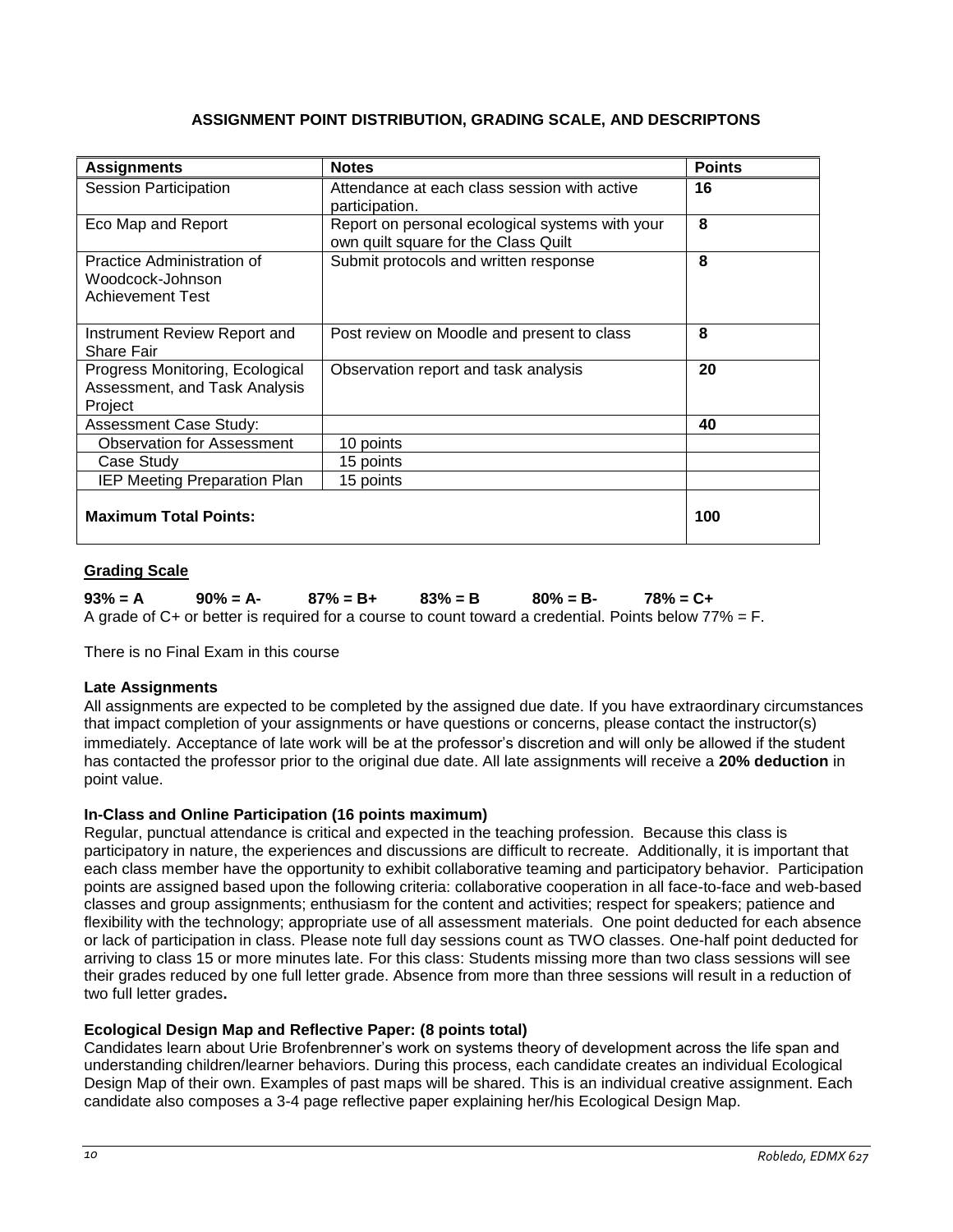- 1. Create your own Ecological Design Map. Examples of past Design Maps will be available in class
- 2. Ecological Systems Self Report. Based upon your reflection and creation of your Ecological design map, write a three - four page paper reflecting upon the following.
	- a. Write a description of each of the ecosystems in your map and their importance to you. This should take about two pages, one long paragraph for each subsystem.
	- b. Write a 1-paragraph reflection on how this experience helps you in better understanding and accepting differences in culture, cultural heritage, ethnicity, language, age, religion, social economic status, gender identity/expression, sexual orientation, and abilities and disabilities of individuals.
	- c. How might you use this data to engage students with curriculum?

## **Practice Administration of the Woodcock Johnson: (8 points)**

Requirement is to practice administering the WJ to another classmate and share out as whole group. The lab sheet will be provided and completed in class. You must submit your protocols with your written summary. This is an incredibly import class day to attend. You will not receive credit for the assignment if you are not in attendance.

## **Instrument Review and Instrument Fair: (8 points)**

Each candidate selects and reviews a commercially available educational assessment instrument and writes a guide for the use and interpretation of the instrument. All reviews are posted for classmates on Cougar Courses and are shared with classmates in a live class, so that each member of the class has a composite set of commonly used assessments. Participation in the Instrument Fair with the instrument is required.

# *INSTRUMENT REPORT TEMPLATE:*

## **Name:**

## **Title of Instrument:**

Publisher, website, address, phone, edition(s) or forms, cost if known

## **Technical Overview:**

Components, uses, derived scores, item development

## **Standardization:**

Standardization sample(s), and any sub-groups or special samples, norm development, were individuals with disabilities, or those learning a second language in the sample?

## **Administration of the Instrument:**

Time, qualifications of evaluator, method: interview or direct administration, giving instructions, completing forms, giving credit for direct administration items, adaptations allowed.

## **Interpreting Performances and Clinical Judgment of Results:**

Scores available, characteristics of scores and how they can be used, partial credit if allowed.

For what group of learners would the results from this instrument be considered accurate?

Would results be appropriate for individuals with disabilities or second language learners?

Are there learners for whom conditions of the environment must be modified before administration of the instrument and its components?

How could one consider the results of this instrument as a component of a battery of measures?

## **Writing Prompt:**

Write 3-4 paragraphs reflecting how this experience increases your skill in evaluating, selecting, administering and interpreting assessment devices.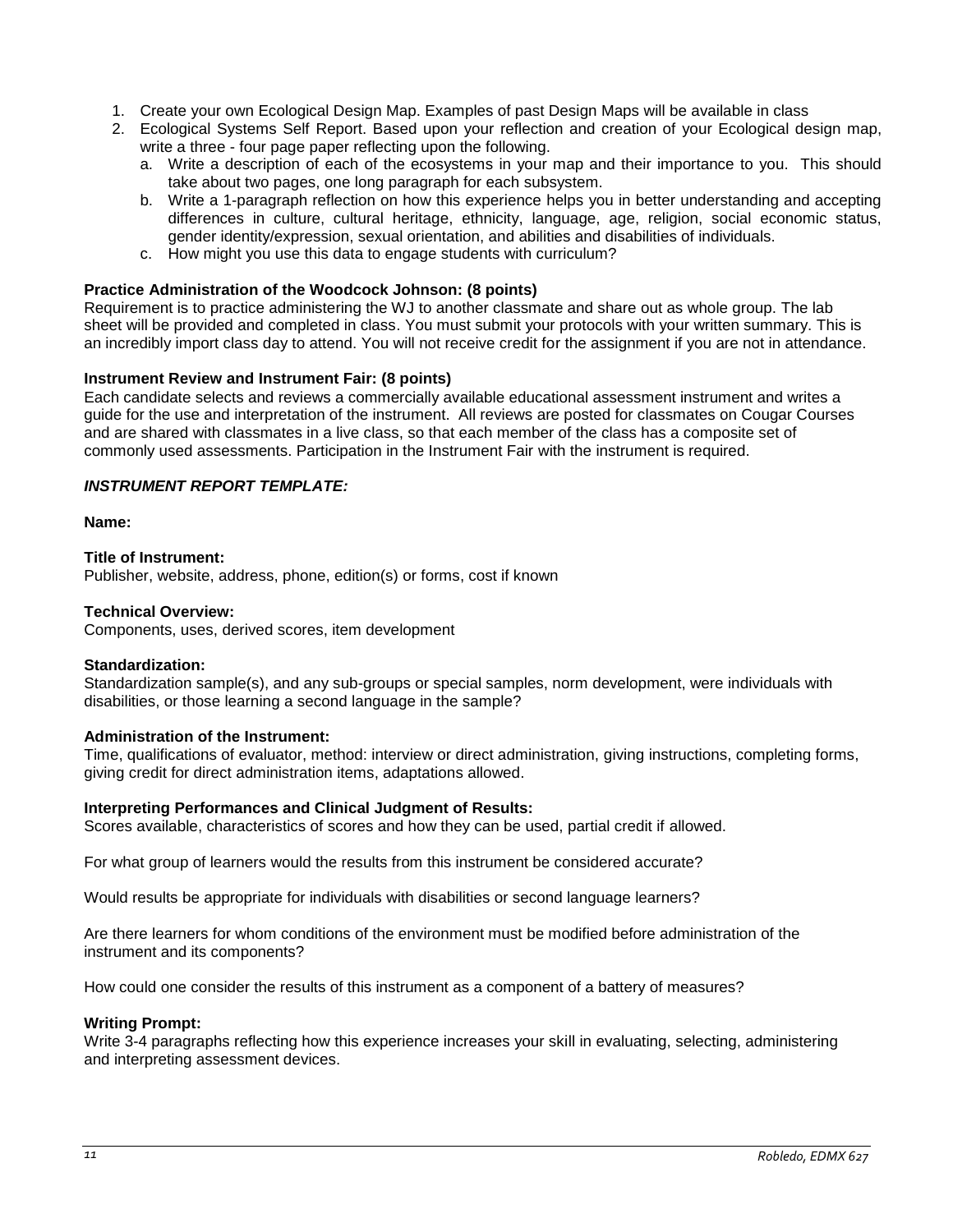# *INSTRUMENT SHARE FAIR:*

In class you will present your assessment tool. Please bring the assessment tool to class to show your classmates. Your presentation should be no more than 5 minutes. Focus on the pros and cons of your assessment tool. You will be presenting in small groups.

## **Progress Monitoring, Ecological Assessment and Task Analysis Project: (20 points)**

Candidates will observe a classroom that is serving students with moderate/severe disabilities, selected by the instructor, to observe data collection and progress monitoring in action. In addition, candidates will conduct an ecological assessment on one student examining their performance in multiple learning environments (classroom, recess area, bathroom, and lunch area). Based on this assessment, candidates will choose one environment (and skill set within that environment) to create a task analysis. Please note that this assignment counts as 2 hours toward your Breadth of Experience Requirement/Assignment in EDMX 575. Candidates will observe on-site for half of a school day. The following components must be included in your report:

## 1. *Observation Report*: (10 points)

- In this section you will summarize and reflect on your observation by addressing the following questions:
- Describe the setting in which you observed.
- Describe the observed characteristics of the students in the setting. Include in your description the students' social, academic, communication, movement, mobility, sensory and specialized health care characteristics and supports.
- Describe the activities/events you observed (activities, materials, teaching methods/approaches, and specialists observed, if applicable).
- Describe the types of data collection/progress monitoring you observed. How often is it collected? How is it analyzed? How does it guide instruction? This section must also include your time sheet signed by the teacher you are observing. Observation Report must be at least 3 pages.

## 2. **Ecological Assessment:** (5 points)

 An ecological assessment examines the student's total learning environment. For this portion of the project you will choose one student to observe in multiple environments (classroom, outside recess area, bathroom, or lunch area). In your report, describe how the student is functioning in at least 2 environments. Please be sure to use pseudonyms.

## 3. *Task Analysis and Data Sheet:* (5 points)

As Snell and Brown indicated, "Analyzing a task and breaking it down into teachable steps for a student is not a trivial process." In this section you will be creating a task analysis data collection form based on a student you conducted an ecological assessment on during your observation.

- Based on your ecological assessment, select an environment and skill set that is an area of need for your student. Be sure that it is functional, age-appropriate, and requires multiple components (not a discrete skill).
- Define the target skill simply, including a description of the settings and materials most suited to the natural performance of the task.
- Perform the task yourself and/or observe others performing the task and note the steps involved. Adapt the steps to suit the student's disabilities and skill strengths as best you can.
- Write out the task steps so that steps (a) are stated in terms of observable behaviors; (b) result in visible change in the product or process; (c) are ordered in a logical sequence; (d) are written in second-person singular so that they could serve as verbal prompts (if used); and (e) use language that is not confusing to the student, with the performance details that are essential to assessing performance enclosed in parentheses.
- Develop the task analysis data collection form. See example in Brown, McDonnell, & Snell p. 160. For this assignment please include the following components: target skill definition, setting, instructional cue, data collection schedule, probe schedule, materials, criterion, task steps with dates for data collection for baseline, teaching, and probe, recording key, and an area for anecdotal comments.
- Describe the types of prompts you will use to teach this skill and how you will work to fade prompts. (2-3 paragraphs).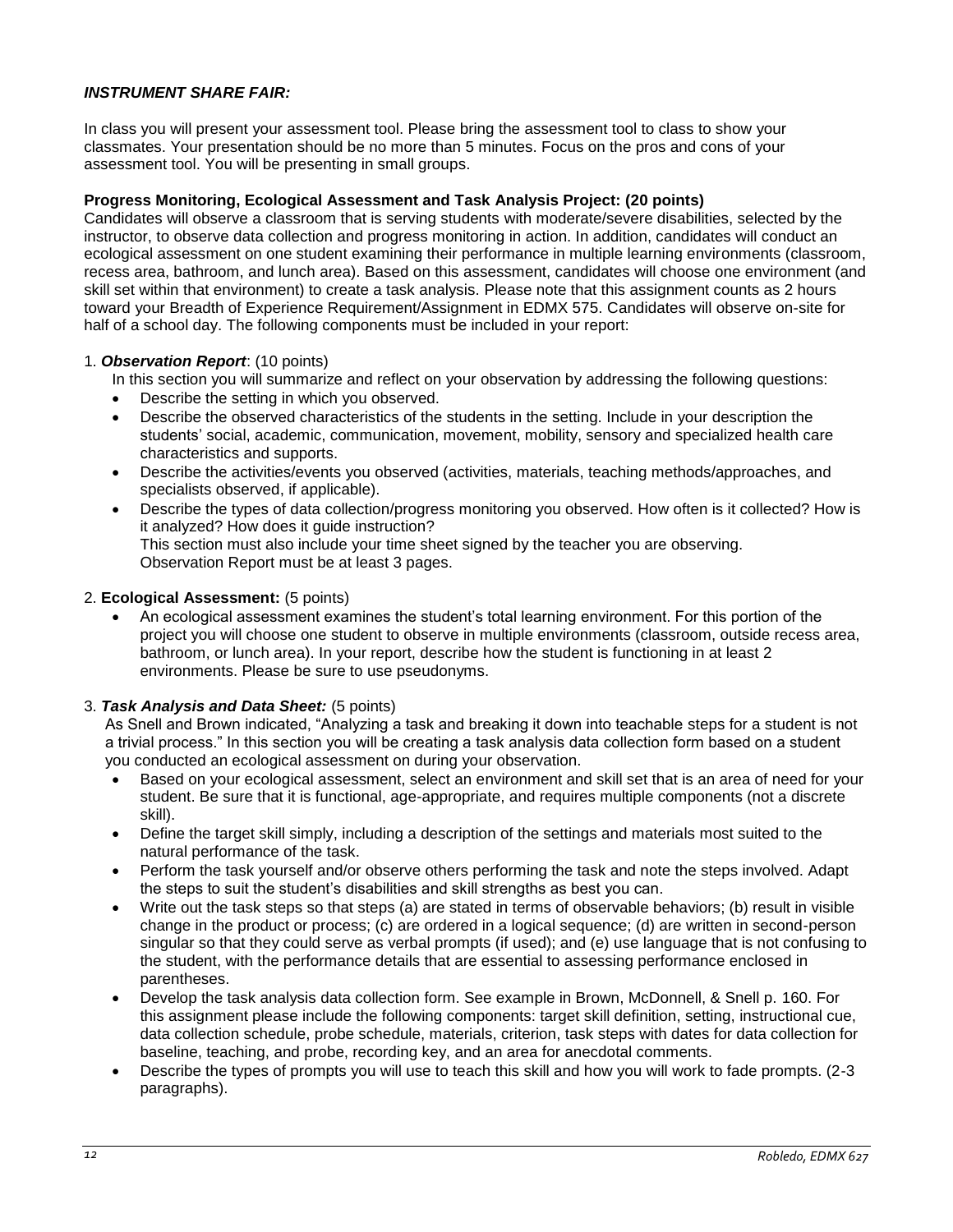## **Assessment Case Study: (40 points)**

Each candidate selects and conducts this comprehensive assessment case study for a student who is eligible for special education or who is being referred for an initial assessment for consideration for special education services. A detailed grading rubric will be provided in class. This assignment has three components:

1) Observation for Assessment (10 points)

2) Case Study Report (15 points)

3) IEP Meeting Preparation Plan (15 points)

**This is the summative assignment of the Education Specialist Mild/Moderate Credential Program. Therefore, you must receive at least a score of 24/30 ON SECTION 2 (CASE STUDY) AND SECTION 3 (IEP MEETING PREPARATION PLAN) to pass this course. Please review the grading rubric for this assignment.**

## **I.** *OBSERVATION FOR ASSESSMENT REPORT TEMPLATE* **(10 points)**

#### **Heading (1 point):**

Child's Name: (use a pseudonym) Name: (your name) C.A.: (chronological age) Observation dates and times: Grade:

# **Reason for Assessment (1 point):**

Initial referral, triennial review, change of placement, transition, program exit.

#### **Placement (1 point):**

Describe current placement and related services provided, summarize previous placements and/or services. Get information from records.

#### **Background Information (2 points):**

Provide a brief summary of background information, impact of impairment/disability on development and/or school performance, previous assessment results. Review records (special education file, cum folder, teacher interview) to obtain information.

#### **Interactions with Others (1 point):**

Discuss interactions with teachers, service providers, assessors, peers, adults, observer, social interactions in the classroom and in other environments (playground, cafeteria, physical education (P.E.), etc.).

#### **Present Levels of Performance (2 points):**

*Performance in the general education setting(s):* Math, Language Arts, P.E., English Language Development (for 2nd language learners), etc.

*Performance in the special setting(s):* SAI, RSP, Learning Centers, speech therapy, physical therapy, occupational therapy, orientation and mobility, etc.

## **Areas in Need of Assessment (1 point):**

Based on your observation, review of records, and interview with teacher, *in your opinion*, what do you see as areas in need of assessment: academic, social/emotional (social communication and social understanding/skills), communication (verbal and non-verbal), motor (fine and gross motor; sensory), self-help, vocational/employment, independent living skills, visual and auditory processing, and so forth.

## **Recommendations for Assessment Sessions (1 point):**

Based on your observation, review of records, and interview with teacher, describe recommendations for upcoming assessment sessions in the following areas:

- Instrumentation: instrument, subtests, materials
- Set up of assessment environment, number and length of sessions
- Behavior management and/or intervention during assessment process to maintain student engagement
- Need of interpreter to provide support for English Language Learner

## *NOTE:* **This observation report must be completed before conducting any assessments. Be sure to secure parental consent prior to this observation. You must submit the Parent Permission form with your paper.**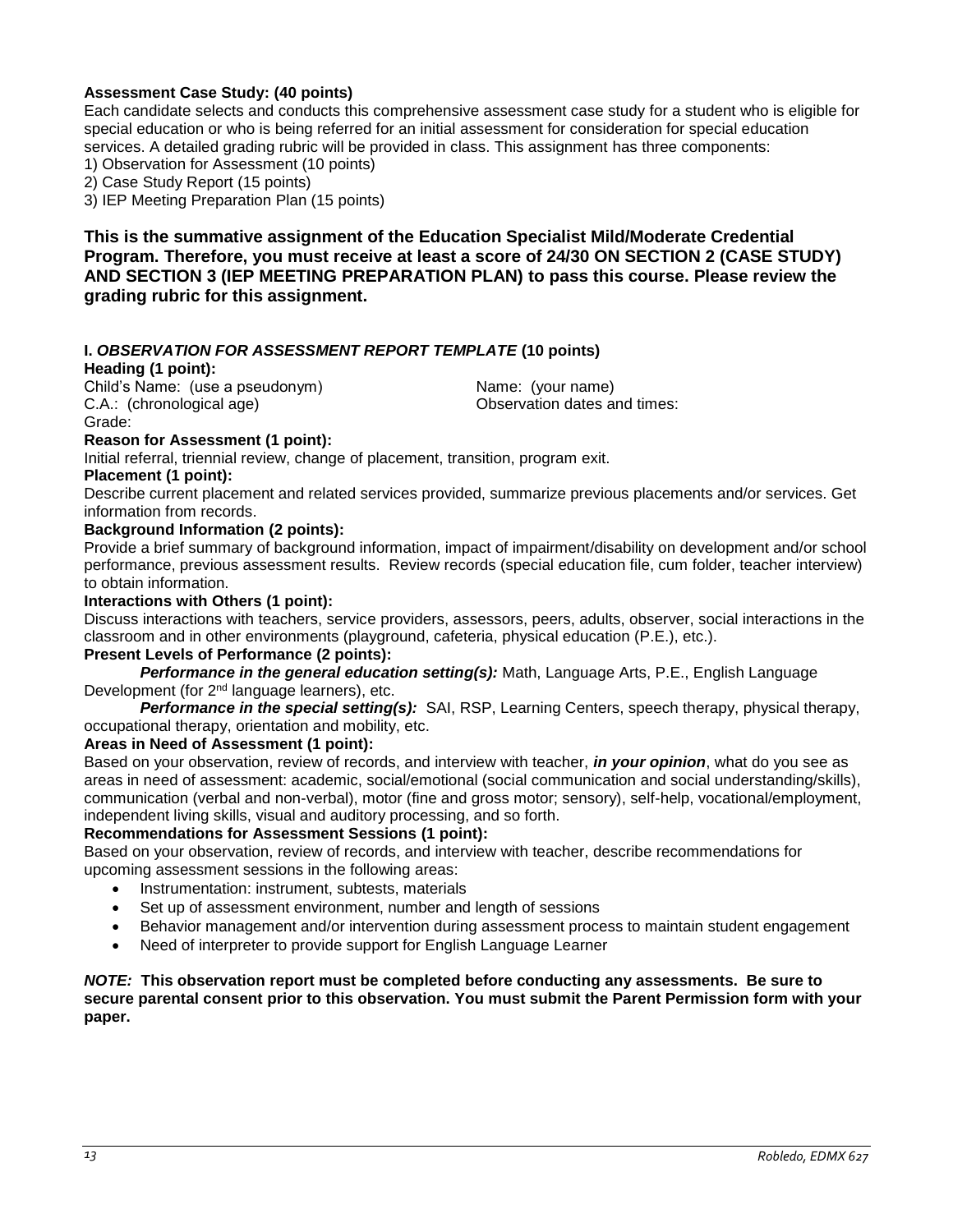# **II.** *CASE STUDY REPORT TEMPLATE* **(15 points)**

Note: Write in complete sentences, this is a narrative report, no outlines please.

# **1. HEADING (1 point):**

Child's Name: (fictitious) Evaluator's Name: Grade of Placement: **Date of Evaluation:** Date of Evaluation:

Age: Child's Placement: (SDC, RSP, etc.)

## **2. BACKGROUND INFORMATION (1 point):**

Provide one to two thorough paragraphs on the child's background including age, gender, ethnicity, educational background, family systems, previous special services, other notes of interest. Please be sure not to use the child's real name, or that of his/her school building, teachers, or parents.

# **3. INTERACTIONS BETWEEN ASSSESOR AND FOCUS STUDENT (1 point):**

Provide one to two paragraphs on your interactions with the focus student, establishing rapport, responses to your questions, warmth, shyness, verbal expressiveness, accuracy of child's perceptions of your questions, other notes of interest.

## **4. INSTRUMENTATION AND RESULTS OF ASSESSMENT (3 points):**

Provide a brief one-paragraph description of **each** instrument used (e.g. title, purpose, name of selected sections and/or subtests administered). Immediately following each descriptor, present the results from that instrument (see example below). You may use a separate table for each instrument similar to this example.

| <b>WOODCOCK JOHNSON R/III</b>     | <b>Year: 2008</b> | <b>Year: 2011</b> | <b>Year: 2014</b> |
|-----------------------------------|-------------------|-------------------|-------------------|
| <b>Letter Word Identification</b> | 50                | 55                | 67                |
| <b>Passage Comprehension</b>      | 45                | 50                | 52                |
| <b>Calculation</b>                | 50                | 55                | 60                |
| <b>Word Attack</b>                | 50                | 52                | 54                |
| <b>Quantitative Concepts</b>      | 33                | 37                | 42                |

# **5. INTERPRETATION OF RESULTS (4 points):**

This is an essential section and the true heart of the process. Employing good clinical judgment, interpret the meaning of the results you have acquired. Be sure to state whether you consider the results accurate, inflated, or deflated and state your reasons. Be sure to indicate how the results should be used in educational planning. Remember, you do not make recommendations about placement (e.g. SED, SDC, RSP, LH, etc.) that is decided in the IEP meeting. However, when you are a district teacher and serving an IEP team in the future, it would be within your purvey to make recommendations about how your results might affect recommended time in general and special ed classrooms, provision of support services, involvement of family and parents and other notes of interest. Remember our goal is inclusion, and integrated services.

## **6. SUMMARY & RECOMMENDATIONS (4 points):**

This summary may be one to two paragraphs and should include a summary of your results and recommendations. As in the interpretation section above, this is a key component of your report and goes far beyond mere reporting of technical data. In this section, provide a brief summary statement about current levels of function. Then provide more specific and detailed recommendations regarding materials, curricular adaptations, length and duration of specific support services, time in general and special education, behavior management, pre-vocational goals, and other notes of interest.

# **7. RESPONSE TO THIS PROCESS (1 point):**

This is also an essential part of this assignment. In a formal report for the schools, you would not include this section. For this university assignment, your professor wants to read about your response to this process. Please provide at least two paragraphs. Do not skimp on this important section. If you "run out of steam" by this point, put the report aside and re-visit it the next day.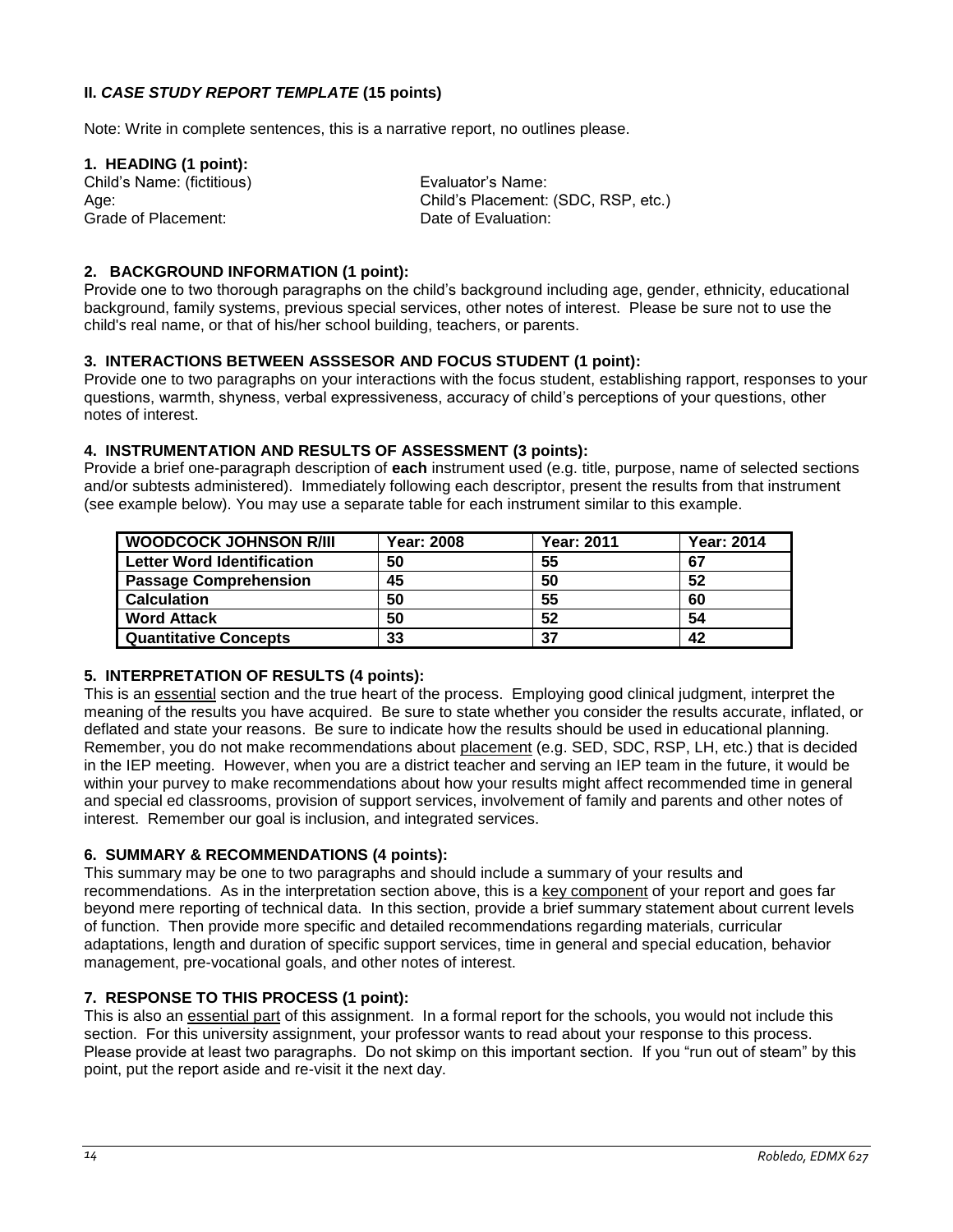# **III.** *IEP MEETING PREPARATION PLAN TEMPLATE* **(15 points)**

This assignment helps you prepare your notes and recommendations for an IEP meeting. Always be prepared, and never enter an IEP meeting with forms completed, expecting parents to merely sign off!

## **1. PRESENT LEVELS OF PERFORMANCE (4 points):**

Based on information gathered for your case study, discuss student's strengths, preferences and interests. Describe student's present academic levels in Reading, Writing and Mathematics. Address student's communication development, gross/fine motor skills, social/emotional/behavioral development, vocational, and adaptive/living skills.

## **2. SPECIAL FACTORS (1 point):**

In this section, discuss student need for assistive technology. If the student is an English Learner, consider the language needs of the child as those needs relate to the IEP. If the student's behavior impedes the learning of self or others, specify behavior interventions, strategies, and supports needed.

## **3. ANNUAL IEP GOALS (3 points):**

Based on information gathered for your case study, write three annual IEP goals for the student. If you use percentages, be sure to provide a logical context for the calculation (8 out of 10 questions for 80%). If you have the child's previous IEP available, be sure to consider previous goals when formulating yours. Please be sure that all goals include a given, learner, observable and measurable behaviors, and criteria (methods of measurement).

## **4. ACCOMODATIONS/MODIFICATIONS (1 point):**

Disclose your recommendations for aids, services, program accommodations or modifications and/or supports you believe will enable your students to successfully access curriculum and meet his/her academic goals. Be sure to discuss adaptations for an English learner.

## **5. SERVICES (1 point):**

Provide recommendations about continuation or inception and duration of support services. Suggest periods for delivery and work towards integrated delivery of services (not during math, OK during home room, etc.). These services include occupational therapy, adapted physical education, speech/language services, etc.

## **6. EDUCATIONAL SETTING (1 point):**

You will make recommendations about placement/changes of placement. These could include continuation of current placement, adaptation of time in general and special education settings, etc.

## **7. FAMILY SUPPORT SERVICES (2 points):**

Provide one thorough paragraph on the inclusion and collaboration of parents and extended family in the process. This is essential to the entire process! Be sure to incorporate the requests and interests of the parents in your selection of areas assessed, your recommendations for behavior and instructional management, and inclusion of parents in all steps of this process.

## **8. CONSULTATIVE COLLABORATION FOR INCLUSIVE PRACTICE (1 point):**

Provide one thorough paragraph regarding supporting this child in the general classroom and curriculum. Provide information on the extent of support needed, tips for the gen. ed. teacher, establishing co-teaching, etc.

## **9. IEP MEETING AGENDA (1 point):**

Provide an agenda that would be followed for this child's IEP meeting. This should be in list format. (Template will be provided in class)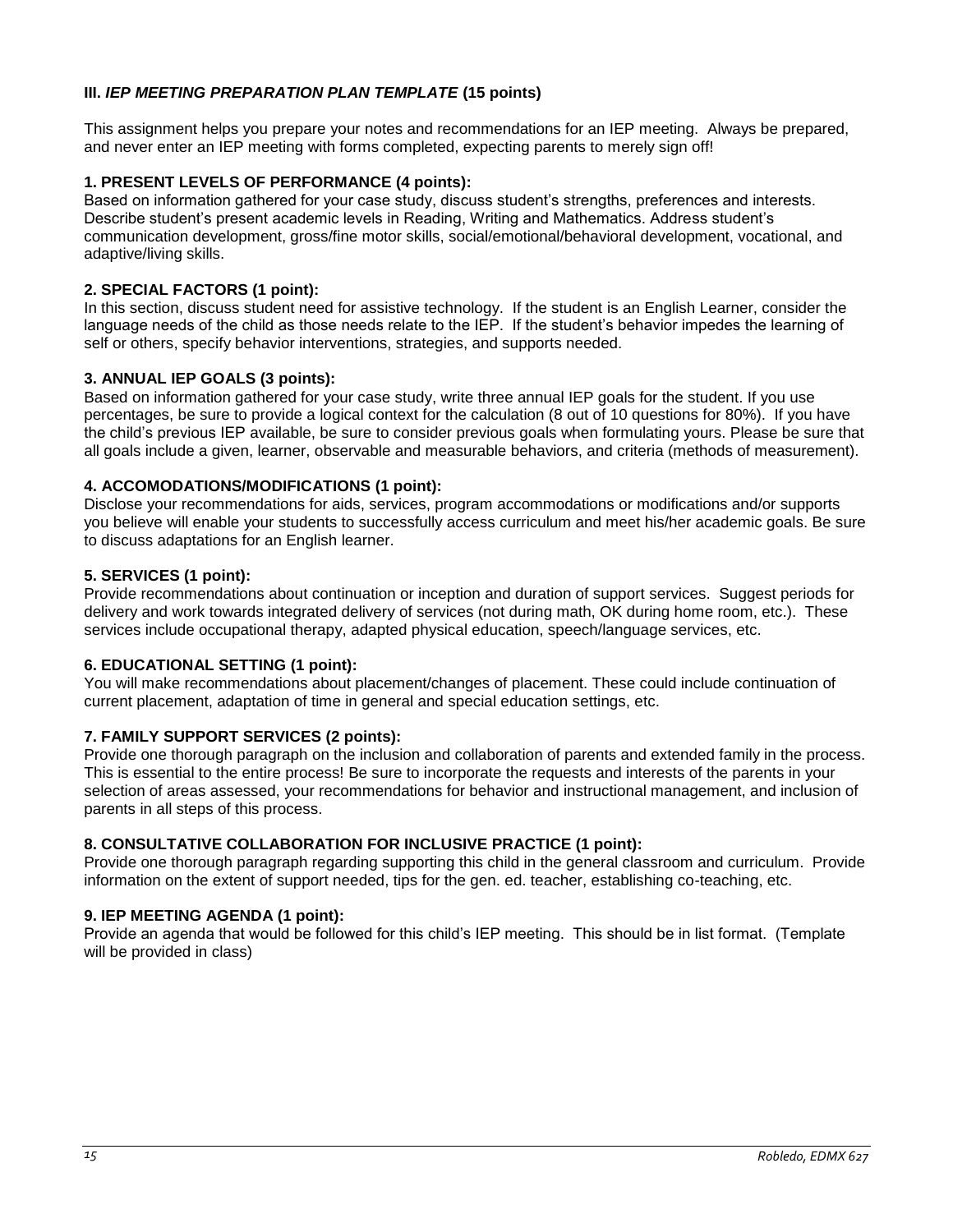| <b>Components</b>                                                                                                                                                                                                                                                                                                                       | <b>No</b><br><b>Submission</b>                                                           | <b>Does Not Meet</b><br><b>Expectations</b>                                                                                                                                                                                                                                                                                                                                                                                                                              | Approaching<br><b>Expectations</b>                                                                                                                                                                                                                                                                                                                                                                                             | <b>Meets</b><br><b>Expectations</b>                                                                                                                                                                                                                                                                                                                                                                                                         | <b>Exceeds</b><br><b>Expectations</b>                                                                                                                                                                                                                                                                                                                                                                                                                                                                               | <b>Score</b><br><b>Earned</b> |
|-----------------------------------------------------------------------------------------------------------------------------------------------------------------------------------------------------------------------------------------------------------------------------------------------------------------------------------------|------------------------------------------------------------------------------------------|--------------------------------------------------------------------------------------------------------------------------------------------------------------------------------------------------------------------------------------------------------------------------------------------------------------------------------------------------------------------------------------------------------------------------------------------------------------------------|--------------------------------------------------------------------------------------------------------------------------------------------------------------------------------------------------------------------------------------------------------------------------------------------------------------------------------------------------------------------------------------------------------------------------------|---------------------------------------------------------------------------------------------------------------------------------------------------------------------------------------------------------------------------------------------------------------------------------------------------------------------------------------------------------------------------------------------------------------------------------------------|---------------------------------------------------------------------------------------------------------------------------------------------------------------------------------------------------------------------------------------------------------------------------------------------------------------------------------------------------------------------------------------------------------------------------------------------------------------------------------------------------------------------|-------------------------------|
|                                                                                                                                                                                                                                                                                                                                         | (0)                                                                                      | (Requires significant more<br>understanding, instruction,<br>and/or experience)                                                                                                                                                                                                                                                                                                                                                                                          | (Demonstrates<br>understanding but<br>requires additional                                                                                                                                                                                                                                                                                                                                                                      | (Meets the<br>expectations as<br>stated in component)                                                                                                                                                                                                                                                                                                                                                                                       | (Understands and/or<br>performs beyond<br>stated expectations)                                                                                                                                                                                                                                                                                                                                                                                                                                                      |                               |
|                                                                                                                                                                                                                                                                                                                                         |                                                                                          | (1)                                                                                                                                                                                                                                                                                                                                                                                                                                                                      | coaching or<br>clarification)                                                                                                                                                                                                                                                                                                                                                                                                  | (3)                                                                                                                                                                                                                                                                                                                                                                                                                                         | (4)                                                                                                                                                                                                                                                                                                                                                                                                                                                                                                                 |                               |
|                                                                                                                                                                                                                                                                                                                                         |                                                                                          |                                                                                                                                                                                                                                                                                                                                                                                                                                                                          | (2)                                                                                                                                                                                                                                                                                                                                                                                                                            |                                                                                                                                                                                                                                                                                                                                                                                                                                             |                                                                                                                                                                                                                                                                                                                                                                                                                                                                                                                     |                               |
| <b>Observation for</b><br><b>Assessment</b><br>Report: Heading,<br><b>Reason For</b><br>Assessment,<br>Placement,<br><b>Background</b><br>Information,<br><b>Interaction with</b><br><b>Others, Present</b><br>Levels of<br>Performance,<br>Areas in Need of<br>Assessment, and<br><b>Recommendations</b><br>for Assessment<br>Sessions | No assignment<br>submitted.<br>Assignment<br>submitted after<br>agreed upon<br>due date. | Partial or incomplete<br>heading, reason for<br>assessment, placement,<br>background information,<br>and interaction with others.<br>Partial or incomplete<br>information in present<br>levels of performance in all<br>areas.<br>Partial or incomplete<br>information in areas of<br>needed assessment.<br>Partial or incomplete<br>information in<br>recommendations for<br>upcoming assessment.<br>Does not use person-first<br>language.<br>Does not use pseudonyms. | Limited information for<br>heading, reason for<br>assessment,<br>placement, background<br>information, and<br>interaction with others.<br>Limited information in<br>present levels of<br>performance in all<br>areas.<br>Limited information in<br>areas of needed<br>assessment.<br>Limited information in<br>recommendations for<br>upcoming assessment.<br>Uses person-first<br>language and<br>pseudonyms<br>consistently. | Complete information<br>for heading, reason<br>for assessment,<br>placement,<br>background<br>information, and<br>interaction with<br>others.<br>Complete information<br>in present levels of<br>performance in all<br>areas.<br>Complete information<br>in areas of needed<br>assessment.<br>Complete information<br>in recommendations<br>for upcoming<br>assessment.<br>Uses person-first<br>language and<br>pseudonyms<br>consistently. | Professionally<br>detailed information<br>for heading, reason<br>for assessment,<br>placement,<br>background<br>information, and<br>interaction with<br>others.<br>Professionally<br>detailed information<br>in present levels of<br>performance in all<br>areas.<br>Professionally<br>detailed information<br>in areas of needed<br>assessment.<br>Professionally<br>detailed information<br>in recommendations<br>for upcoming<br>assessment.<br>Uses person-first<br>language and<br>pseudonyms<br>consistently. |                               |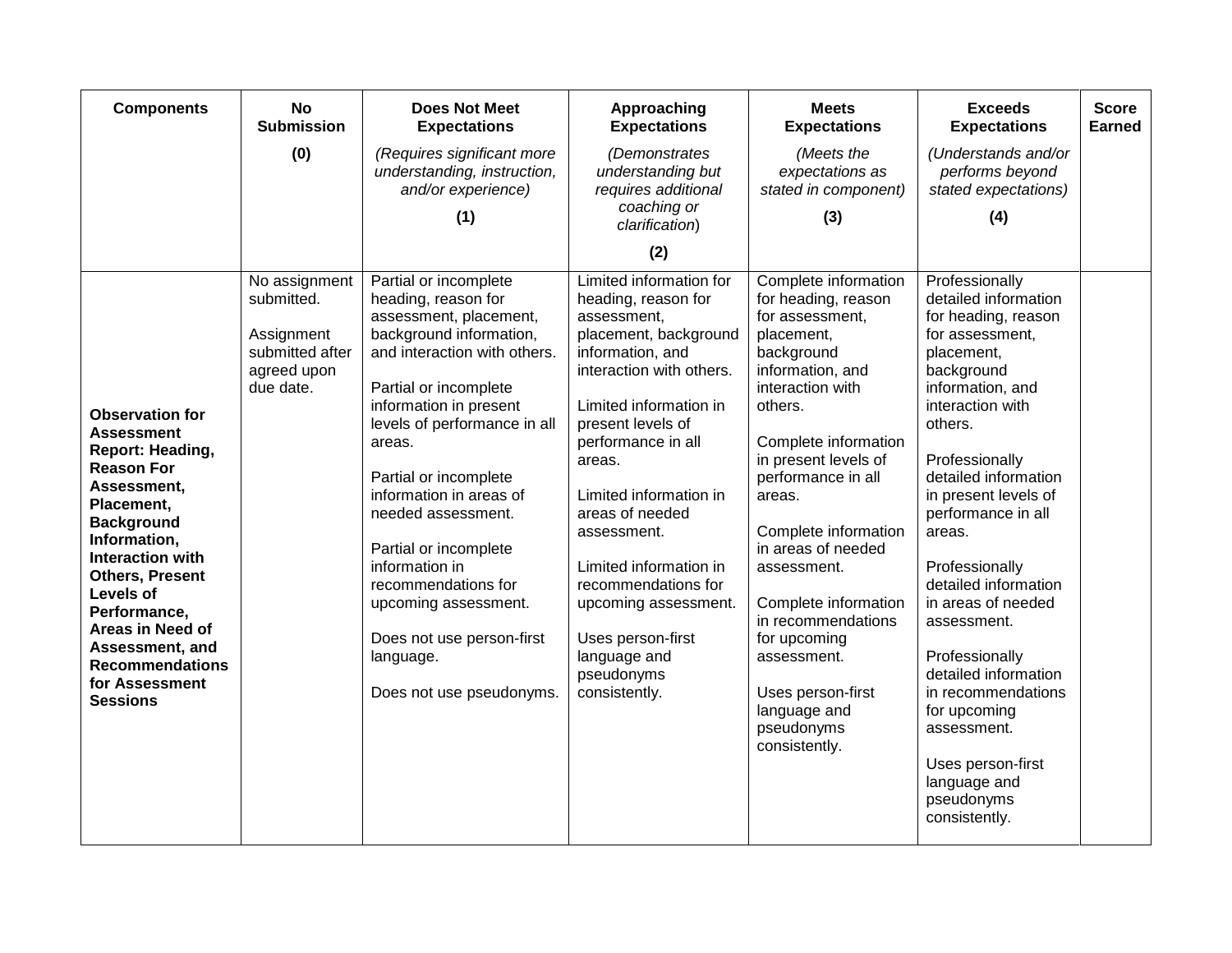| <b>Components</b>                                                                                                                                       | <b>No</b><br><b>Submission</b>                                                           | <b>Does Not Meet</b><br><b>Expectations</b>                                                                                                                                                                                                                                                                                         | <b>Approaching</b><br><b>Expectations</b>                                                                                                                                                                                                                                            | <b>Meets</b><br><b>Expectations</b>                                                                                                                                                                                                                                                        | <b>Exceeds</b><br><b>Expectations</b>                                                                                                                                                                                                                                                                                                            | <b>Score</b><br><b>Earned</b> |
|---------------------------------------------------------------------------------------------------------------------------------------------------------|------------------------------------------------------------------------------------------|-------------------------------------------------------------------------------------------------------------------------------------------------------------------------------------------------------------------------------------------------------------------------------------------------------------------------------------|--------------------------------------------------------------------------------------------------------------------------------------------------------------------------------------------------------------------------------------------------------------------------------------|--------------------------------------------------------------------------------------------------------------------------------------------------------------------------------------------------------------------------------------------------------------------------------------------|--------------------------------------------------------------------------------------------------------------------------------------------------------------------------------------------------------------------------------------------------------------------------------------------------------------------------------------------------|-------------------------------|
|                                                                                                                                                         | (0)                                                                                      | (Requires significant more<br>understanding, instruction,<br>and/or experience)<br>(1)                                                                                                                                                                                                                                              | (Demonstrates<br>understanding but<br>requires additional<br>coaching or<br>clarification)                                                                                                                                                                                           | (Meets the<br>expectations as<br>stated in component)<br>(3)                                                                                                                                                                                                                               | (Understands and/or<br>performs beyond<br>stated expectations)<br>(4)                                                                                                                                                                                                                                                                            |                               |
|                                                                                                                                                         |                                                                                          |                                                                                                                                                                                                                                                                                                                                     | (2)                                                                                                                                                                                                                                                                                  |                                                                                                                                                                                                                                                                                            |                                                                                                                                                                                                                                                                                                                                                  |                               |
| <b>Assessment Case</b><br><b>Study Report:</b><br>Heading,<br><b>Background</b><br>Information, and<br><b>Interactions with</b><br><b>Focus Student</b> | No assignment<br>submitted.<br>Assignment<br>submitted after<br>agreed upon<br>due date. | Partial or incomplete<br>information about the focus<br>student.<br>Partial or incomplete<br>information on background<br>information on focus<br>student.<br>Partial or incomplete<br>information describing your<br>interactions with the focus<br>student.<br>Does not use person-first<br>language.<br>Does not use pseudonyms. | Limited information<br>about the focus<br>student.<br>Limited information on<br>background information<br>on focus student.<br>Limited information<br>describing your<br>interactions with the<br>focus student.<br>Uses person-first<br>language and<br>pseudonyms<br>consistently. | Complete information<br>about the focus<br>student.<br>Complete information<br>on background<br>information on focus<br>student.<br>Complete information<br>describing your<br>interactions with the<br>focus student.<br>Uses person-first<br>language and<br>pseudonyms<br>consistently. | Professionally<br>detailed information<br>about the focus<br>student.<br>Professionally<br>detailed information<br>on background<br>information on focus<br>student.<br>Professionally<br>detailed information<br>describing your<br>interactions with the<br>focus student.<br>Uses person-first<br>language and<br>pseudonyms<br>consistently. |                               |
|                                                                                                                                                         |                                                                                          |                                                                                                                                                                                                                                                                                                                                     |                                                                                                                                                                                                                                                                                      |                                                                                                                                                                                                                                                                                            |                                                                                                                                                                                                                                                                                                                                                  |                               |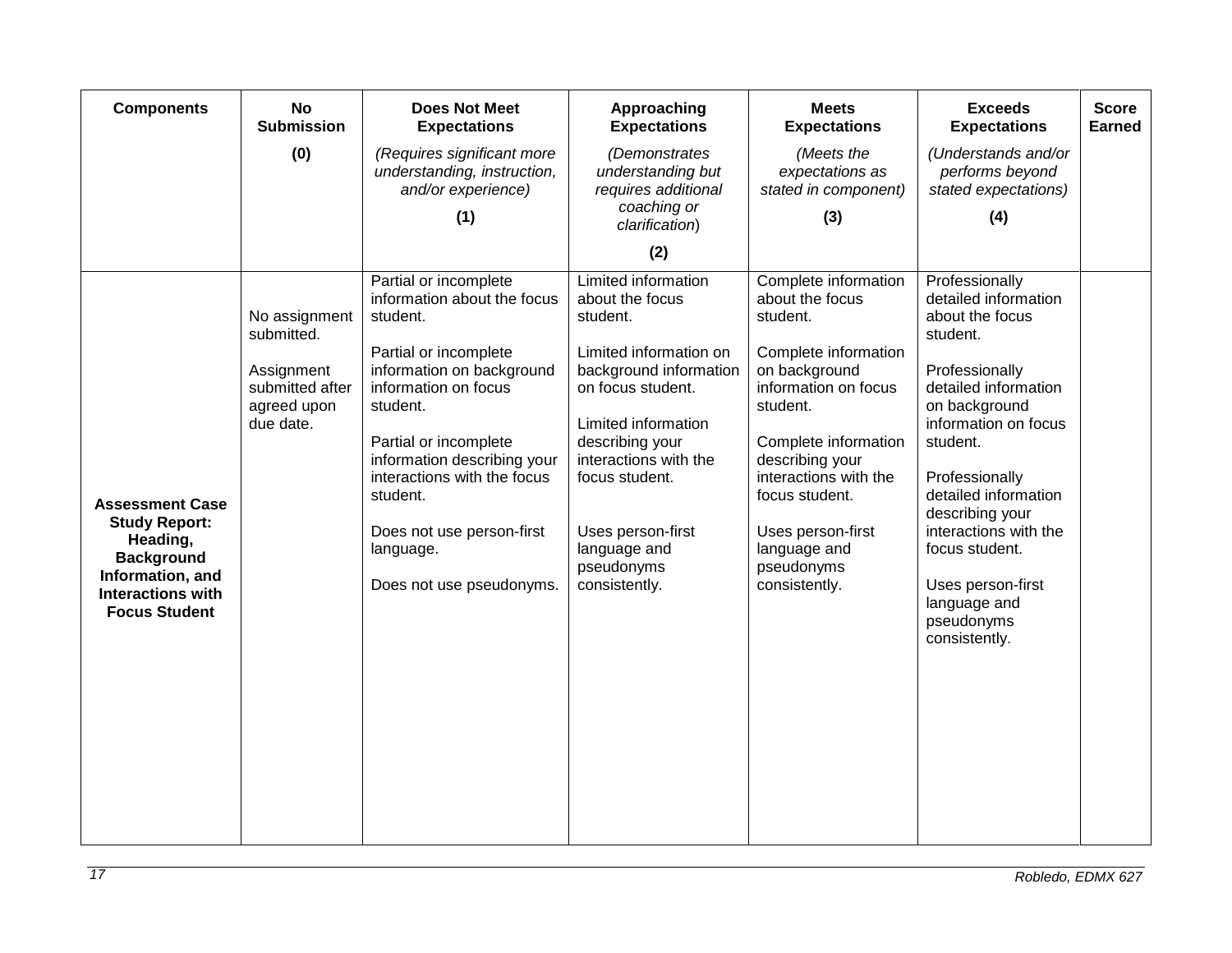| <b>Components</b>                                                           | <b>No</b><br><b>Submission</b>                                                           | <b>Does Not Meet</b><br><b>Expectations</b>                                                                                                                                                                                                                                                                                                                          | Approaching<br><b>Expectations</b>                                                                                                                                         | <b>Meets</b><br><b>Expectations</b>                                                                                                                                         | <b>Exceeds</b><br><b>Expectations</b>                                                                                                                                                               | <b>Score</b><br><b>Earned</b> |
|-----------------------------------------------------------------------------|------------------------------------------------------------------------------------------|----------------------------------------------------------------------------------------------------------------------------------------------------------------------------------------------------------------------------------------------------------------------------------------------------------------------------------------------------------------------|----------------------------------------------------------------------------------------------------------------------------------------------------------------------------|-----------------------------------------------------------------------------------------------------------------------------------------------------------------------------|-----------------------------------------------------------------------------------------------------------------------------------------------------------------------------------------------------|-------------------------------|
|                                                                             | (0)                                                                                      | (Requires significant more<br>understanding, instruction,<br>and/or experience)                                                                                                                                                                                                                                                                                      | (Demonstrates<br>understanding but<br>requires additional<br>coaching or                                                                                                   | (Meets the<br>expectations as<br>stated in component)                                                                                                                       | (Understands and/or<br>performs beyond<br>stated expectations)                                                                                                                                      |                               |
|                                                                             |                                                                                          | (1)                                                                                                                                                                                                                                                                                                                                                                  | clarification)                                                                                                                                                             | (3)                                                                                                                                                                         | (4)                                                                                                                                                                                                 |                               |
|                                                                             |                                                                                          |                                                                                                                                                                                                                                                                                                                                                                      | (2)                                                                                                                                                                        |                                                                                                                                                                             |                                                                                                                                                                                                     |                               |
| <b>Assessment Case</b><br>Study:                                            | No assignment<br>submitted.<br>Assignment<br>submitted after<br>agreed upon              | Partial or incomplete<br>description and<br>presentation of<br>instrumentation and results<br>of assessment.                                                                                                                                                                                                                                                         | Limited description and<br>presentation of<br>instrumentation and<br>results of assessment.                                                                                | Complete description<br>and presentation of<br>instrumentation and<br>results of<br>assessment.                                                                             | Professionally<br>detailed description<br>and presentation of<br>instrumentation and<br>results of<br>assessment.                                                                                   |                               |
| Instrumentation<br>and Results of<br><b>Assessment</b>                      | due date.                                                                                | Does not use person-first<br>language.<br>Does not use pseudonyms.                                                                                                                                                                                                                                                                                                   | Uses person-first<br>language and<br>pseudonyms<br>consistently.                                                                                                           | Uses person-first<br>language and<br>pseudonyms<br>consistently.                                                                                                            | Uses person-first<br>language and<br>pseudonyms<br>consistently.                                                                                                                                    |                               |
| <b>Assessment Case</b><br>Study:<br>Interpretation of<br><b>Results and</b> | No assignment<br>submitted.<br>Assignment<br>submitted after<br>agreed upon<br>due date. | Partial or incomplete<br>interpretation of<br>assessment results.<br>Interpretation does not<br>reflect good clinical<br>judgment.<br>Indication of how results<br>should be used in<br>educational planning,<br>focusing on inclusion and<br>integrated services is<br>partial or incomplete.<br>Does not use person-first<br>language.<br>Does not use pseudonyms. | Limited interpretation of<br>assessment results.<br>Interpretation reflects<br>good clinical judgment.<br>Uses person-first<br>language and<br>pseudonyms<br>consistently. | Clear interpretation of<br>assessment results.<br>Interpretation reflects<br>good clinical<br>judgment.<br>Uses person-first<br>language and<br>pseudonyms<br>consistently. | Professionally<br>detailed<br>interpretation of<br>assessment results.<br>Interpretation<br>reflects good clinical<br>judgment.<br>Uses person-first<br>language and<br>pseudonyms<br>consistently. |                               |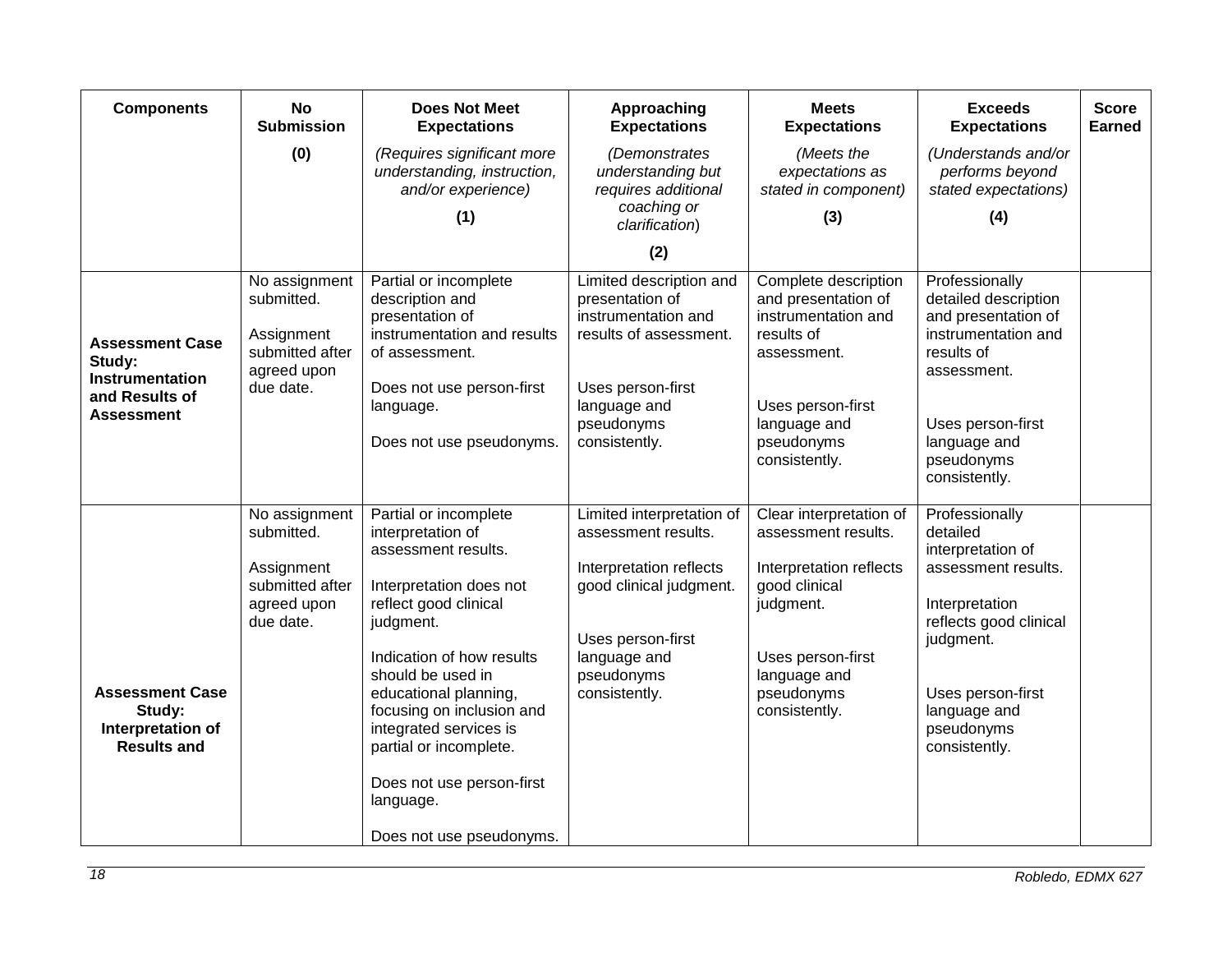| <b>Components</b>                                                                | <b>No</b><br><b>Submission</b>                                                           | <b>Does Not Meet</b><br><b>Expectations</b>                                                                                               | Approaching<br><b>Expectations</b>                                                                                                                                                                                                                                   | <b>Meets</b><br><b>Expectations</b>                                                                                                                                                                                                                              | <b>Exceeds</b><br><b>Expectations</b>                                                                                                                                                                                                                                                                         | <b>Score</b><br><b>Earned</b> |
|----------------------------------------------------------------------------------|------------------------------------------------------------------------------------------|-------------------------------------------------------------------------------------------------------------------------------------------|----------------------------------------------------------------------------------------------------------------------------------------------------------------------------------------------------------------------------------------------------------------------|------------------------------------------------------------------------------------------------------------------------------------------------------------------------------------------------------------------------------------------------------------------|---------------------------------------------------------------------------------------------------------------------------------------------------------------------------------------------------------------------------------------------------------------------------------------------------------------|-------------------------------|
|                                                                                  | (0)                                                                                      | (Requires significant more<br>understanding, instruction,<br>and/or experience)                                                           | (Demonstrates<br>understanding but<br>requires additional<br>coaching or                                                                                                                                                                                             | (Meets the<br>expectations as<br>stated in component)                                                                                                                                                                                                            | (Understands and/or<br>performs beyond<br>stated expectations)                                                                                                                                                                                                                                                |                               |
|                                                                                  |                                                                                          | (1)                                                                                                                                       | clarification)                                                                                                                                                                                                                                                       | (3)                                                                                                                                                                                                                                                              | (4)                                                                                                                                                                                                                                                                                                           |                               |
|                                                                                  |                                                                                          |                                                                                                                                           | (2)                                                                                                                                                                                                                                                                  |                                                                                                                                                                                                                                                                  |                                                                                                                                                                                                                                                                                                               |                               |
| <b>Assessment Case</b><br><b>Study: Summary</b><br>and<br><b>Recommendations</b> | No assignment<br>submitted.<br>Assignment<br>submitted after<br>agreed upon<br>due date. | Partial or incomplete<br>summary of results and<br>recommendations.<br>Does not use person-first<br>language.<br>Does not use pseudonyms. | Limited indication of<br>how results should be<br>used in educational<br>planning, focusing on<br>inclusion and<br>integrated services.<br>Limited summary of<br>results and<br>recommendations.<br>Uses person-first<br>language and<br>pseudonyms<br>consistently. | Clear indication of<br>how results should be<br>used in educational<br>planning, focusing on<br>inclusion and<br>integrated services.<br>Clear summary of<br>results and<br>recommendations.<br>Uses person-first<br>language and<br>pseudonyms<br>consistently. | Professionally<br>detailed indication of<br>how results should<br>be used in<br>educational<br>planning, focusing<br>on inclusion and<br>integrated services.<br>Professionally<br>detailed summary of<br>results and<br>recommendations.<br>Uses person-first<br>language and<br>pseudonyms<br>consistently. |                               |
| <b>Assessment Case</b><br><b>Study: Response</b><br>to this process              | No assignment<br>submitted.<br>Assignment<br>submitted after<br>agreed upon<br>due date. | Partial or incomplete<br>response to this process.<br>Does not use person-first<br>language.<br>Does not use pseudonyms.                  | Limited response to<br>this process.<br>Uses person-first<br>language and<br>pseudonyms<br>consistently.                                                                                                                                                             | Complete response to<br>this process.<br>Uses person-first<br>language and<br>pseudonyms<br>consistently.                                                                                                                                                        | Professionally<br>detailed response to<br>this process<br>indicating rich<br>learning.<br>Uses person-first<br>language and<br>pseudonyms<br>consistently.                                                                                                                                                    |                               |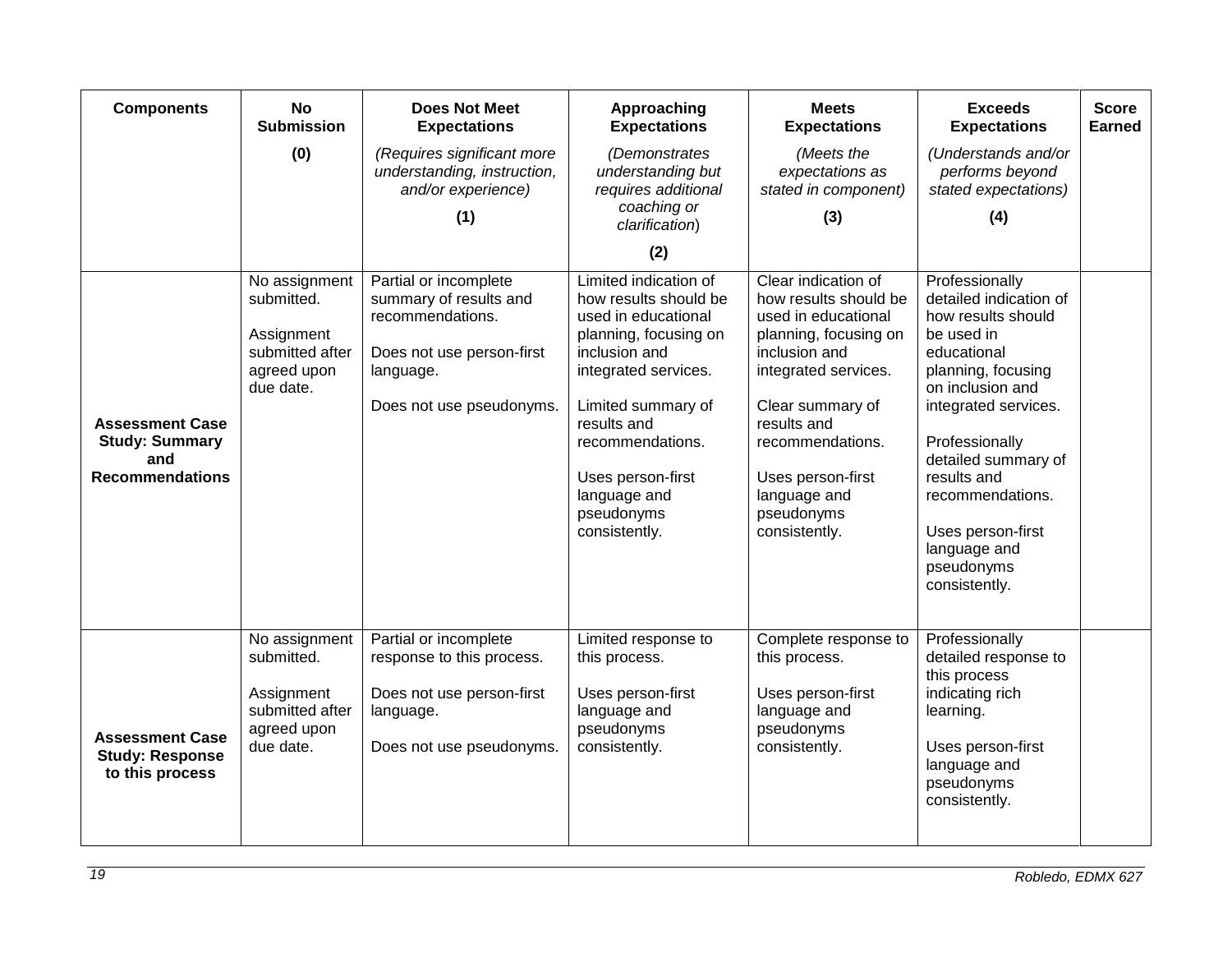| <b>Components</b>                                                                                                                                                           | <b>No</b><br><b>Submission</b>                                                           | <b>Does Not Meet</b><br><b>Expectations</b>                                                                                                                                                                                                                                                                                                                                        | Approaching<br><b>Expectations</b>                                                                                                                                                                                                                                                                                                                                           | <b>Meets</b><br><b>Expectations</b>                                                                                                                                                                                                                                                                                                                                                    | <b>Exceeds</b><br><b>Expectations</b>                                                                                                                                                                                                                                                                                                                                                                                     | <b>Score</b><br><b>Earned</b> |
|-----------------------------------------------------------------------------------------------------------------------------------------------------------------------------|------------------------------------------------------------------------------------------|------------------------------------------------------------------------------------------------------------------------------------------------------------------------------------------------------------------------------------------------------------------------------------------------------------------------------------------------------------------------------------|------------------------------------------------------------------------------------------------------------------------------------------------------------------------------------------------------------------------------------------------------------------------------------------------------------------------------------------------------------------------------|----------------------------------------------------------------------------------------------------------------------------------------------------------------------------------------------------------------------------------------------------------------------------------------------------------------------------------------------------------------------------------------|---------------------------------------------------------------------------------------------------------------------------------------------------------------------------------------------------------------------------------------------------------------------------------------------------------------------------------------------------------------------------------------------------------------------------|-------------------------------|
|                                                                                                                                                                             | (0)                                                                                      | (Requires significant more<br>understanding, instruction,<br>and/or experience)                                                                                                                                                                                                                                                                                                    | (Demonstrates<br>understanding but<br>requires additional                                                                                                                                                                                                                                                                                                                    | (Meets the<br>expectations as<br>stated in component)                                                                                                                                                                                                                                                                                                                                  | (Understands and/or<br>performs beyond<br>stated expectations)                                                                                                                                                                                                                                                                                                                                                            |                               |
|                                                                                                                                                                             |                                                                                          | (1)                                                                                                                                                                                                                                                                                                                                                                                | coaching or<br>clarification)                                                                                                                                                                                                                                                                                                                                                | (3)                                                                                                                                                                                                                                                                                                                                                                                    | (4)                                                                                                                                                                                                                                                                                                                                                                                                                       |                               |
|                                                                                                                                                                             |                                                                                          |                                                                                                                                                                                                                                                                                                                                                                                    | (2)                                                                                                                                                                                                                                                                                                                                                                          |                                                                                                                                                                                                                                                                                                                                                                                        |                                                                                                                                                                                                                                                                                                                                                                                                                           |                               |
| <b>Individual</b><br><b>Education</b><br><b>Program Meeting</b><br><b>Preparation Plan:</b><br><b>Present Levels of</b><br><b>Performance and</b><br><b>Special Factors</b> | No assignment<br>submitted.<br>Assignment<br>submitted after<br>agreed upon<br>due date. | Partial or incomplete<br>present levels of<br>performance based on the<br>information gathered in<br>case study.<br>Information presented is<br>too deficit based.<br>Information in present<br>levels does not match<br>assessment results.<br>Partial information<br>regarding special factors<br>section.<br>Does not use person-first<br>language.<br>Does not use pseudonyms. | Limited present levels<br>of performance based<br>on the information<br>gathered in case study.<br>Information presented<br>is too deficit based.<br>Information in present<br>levels is somewhat<br>connected to<br>assessment results.<br>Partial information<br>regarding special<br>factors section.<br>Uses person-first<br>language and<br>pseudonyms<br>consistently. | Complete present<br>levels of performance<br>based on the<br>information gathered<br>in case study.<br><b>Present levels</b><br>address areas of<br>strength and need.<br>Information in present<br>levels is connected to<br>assessment results.<br>Complete information<br>regarding special<br>factors section.<br>Uses person-first<br>language and<br>pseudonyms<br>consistently. | Professionally<br>detailed present<br>levels of<br>performance based<br>on the information<br>gathered in case<br>study.<br>Present levels<br>address areas of<br>strength and need.<br>Information in<br>present levels is<br>connected to<br>assessment results.<br>Professionally<br>detailed information<br>regarding special<br>factors section.<br>Uses person-first<br>language and<br>pseudonyms<br>consistently. |                               |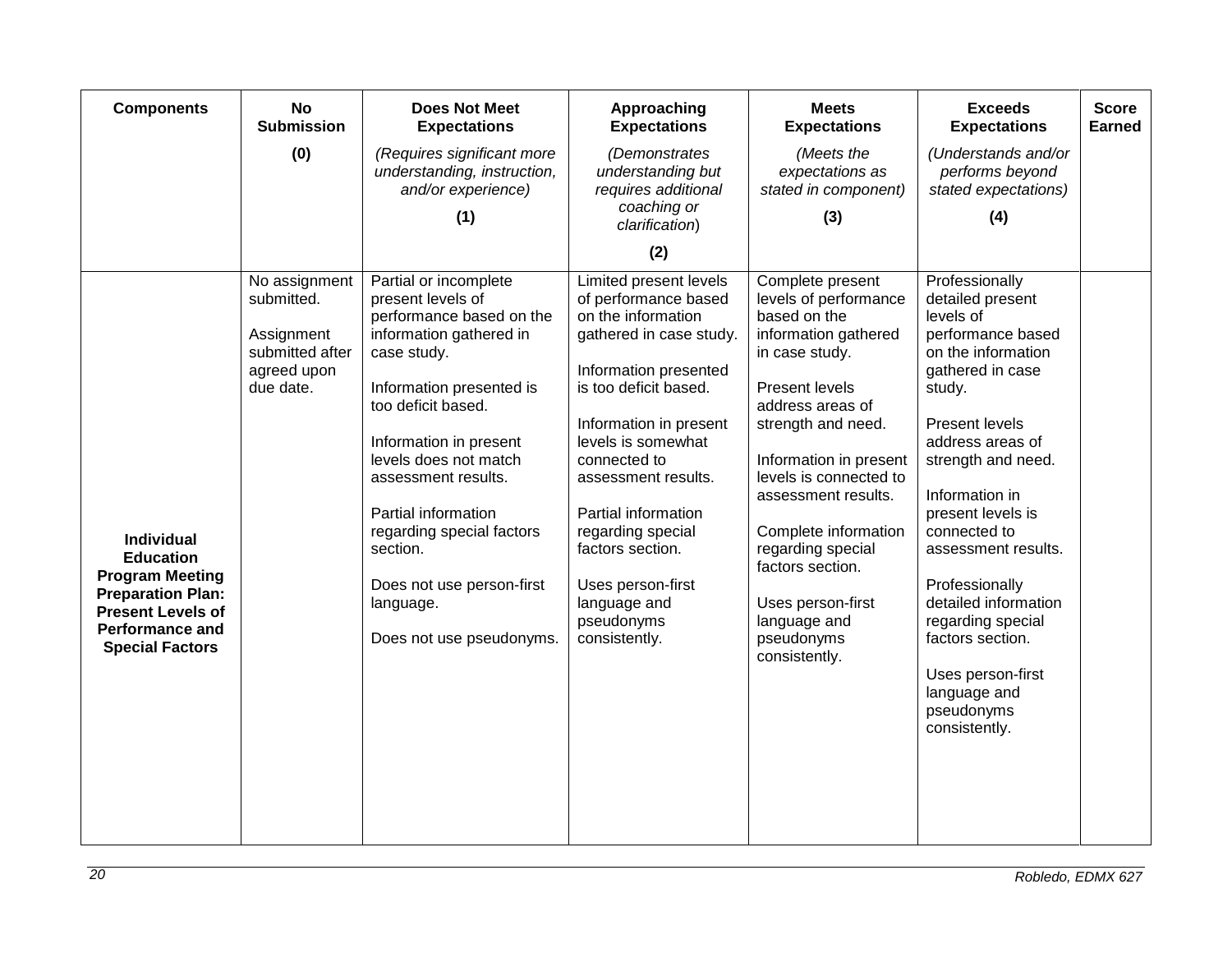| <b>Components</b>                                                                                                                                                 | <b>No</b><br><b>Submission</b>                                                           | <b>Does Not Meet</b><br><b>Expectations</b>                                                                                                                                                                                                                                                                                                                                                                                                                                                      | Approaching<br><b>Expectations</b>                                                                                                                                                                                                                                                                                                                                                                                                                                                    | <b>Meets</b><br><b>Expectations</b>                                                                                                                                                                                                                                                                                                                                                                                                                    | <b>Exceeds</b><br><b>Expectations</b>                                                                                                                                                                                                                                                                                                                                                                                                                                     | <b>Score</b><br><b>Earned</b> |
|-------------------------------------------------------------------------------------------------------------------------------------------------------------------|------------------------------------------------------------------------------------------|--------------------------------------------------------------------------------------------------------------------------------------------------------------------------------------------------------------------------------------------------------------------------------------------------------------------------------------------------------------------------------------------------------------------------------------------------------------------------------------------------|---------------------------------------------------------------------------------------------------------------------------------------------------------------------------------------------------------------------------------------------------------------------------------------------------------------------------------------------------------------------------------------------------------------------------------------------------------------------------------------|--------------------------------------------------------------------------------------------------------------------------------------------------------------------------------------------------------------------------------------------------------------------------------------------------------------------------------------------------------------------------------------------------------------------------------------------------------|---------------------------------------------------------------------------------------------------------------------------------------------------------------------------------------------------------------------------------------------------------------------------------------------------------------------------------------------------------------------------------------------------------------------------------------------------------------------------|-------------------------------|
|                                                                                                                                                                   | (0)                                                                                      | (Requires significant more<br>understanding, instruction,<br>and/or experience)                                                                                                                                                                                                                                                                                                                                                                                                                  | (Demonstrates<br>understanding but<br>requires additional<br>coaching or                                                                                                                                                                                                                                                                                                                                                                                                              | (Meets the<br>expectations as<br>stated in component)                                                                                                                                                                                                                                                                                                                                                                                                  | (Understands and/or<br>performs beyond<br>stated expectations)                                                                                                                                                                                                                                                                                                                                                                                                            |                               |
|                                                                                                                                                                   |                                                                                          | (1)                                                                                                                                                                                                                                                                                                                                                                                                                                                                                              | clarification)                                                                                                                                                                                                                                                                                                                                                                                                                                                                        | (3)                                                                                                                                                                                                                                                                                                                                                                                                                                                    | (4)                                                                                                                                                                                                                                                                                                                                                                                                                                                                       |                               |
|                                                                                                                                                                   |                                                                                          |                                                                                                                                                                                                                                                                                                                                                                                                                                                                                                  | (2)                                                                                                                                                                                                                                                                                                                                                                                                                                                                                   |                                                                                                                                                                                                                                                                                                                                                                                                                                                        |                                                                                                                                                                                                                                                                                                                                                                                                                                                                           |                               |
| <b>Individual</b><br><b>Education</b><br><b>Program Meeting</b><br><b>Preparation Plan:</b><br><b>Annual Goals and</b><br>Accommodations/<br><b>Modifications</b> | No assignment<br>submitted.<br>Assignment<br>submitted after<br>agreed upon<br>due date. | Partial or incomplete<br><b>Individual Education</b><br>Program Goals.<br>Goals do not include given,<br>learner, observable and<br>measurable behavior and<br>criteria.<br>Goals do not match area of<br>need/present levels of<br>performance.<br>Partial or incomplete<br>recommendations for<br>accommodations and<br>modifications.<br>Accommodations and<br>modifications are not<br>based on assessment<br>results.<br>Does not use person-first<br>language.<br>Does not use pseudonyms. | <b>Limited Individual</b><br><b>Education Program</b><br>Goals.<br>Some goals include<br>given, learner,<br>observable and<br>measurable behavior<br>and criteria.<br>Goals somewhat match<br>area of need/present<br>levels of performance.<br>Limited<br>recommendations for<br>accommodations and<br>modifications.<br>Accommodations and<br>modifications are not<br>somewhat based on<br>assessment results.<br>Uses person-first<br>language and<br>pseudonyms<br>consistently. | Complete (3)<br><b>Individual Education</b><br>Program Goals.<br>Goals include given,<br>learner, observable<br>and measurable<br>behavior and criteria.<br>Goals match area of<br>need/present levels of<br>performance.<br>Complete<br>recommendations for<br>accommodations and<br>modifications.<br>Accommodations and<br>modifications are<br>based on assessment<br>results.<br>Uses person-first<br>language and<br>pseudonyms<br>consistently. | Professionally<br>detailed (3)<br><b>Individual Education</b><br>Program Goals.<br>Goals include given,<br>learner, observable<br>and measurable<br>behavior and criteria.<br>Goals match area of<br>need/present levels<br>of performance.<br>Professionally<br>detailed<br>recommendations<br>for accommodations<br>and modifications.<br>Accommodations<br>and modifications<br>are based on<br>assessment results.<br>Uses person-first<br>language and<br>pseudonyms |                               |
|                                                                                                                                                                   |                                                                                          |                                                                                                                                                                                                                                                                                                                                                                                                                                                                                                  |                                                                                                                                                                                                                                                                                                                                                                                                                                                                                       |                                                                                                                                                                                                                                                                                                                                                                                                                                                        | consistently.                                                                                                                                                                                                                                                                                                                                                                                                                                                             |                               |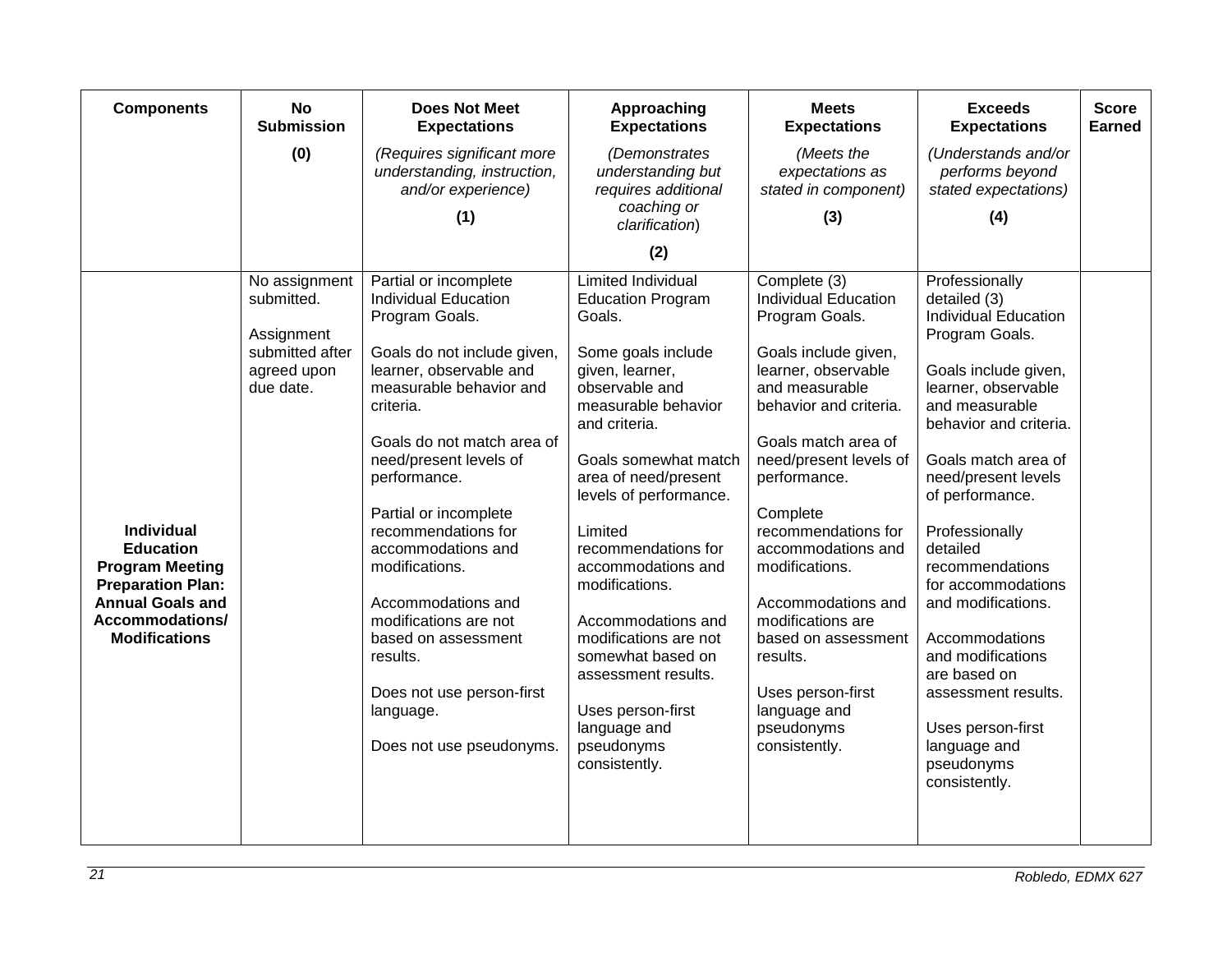| <b>Components</b>                                                                                                                                                          | <b>No</b><br><b>Submission</b>                                                           | <b>Does Not Meet</b><br><b>Expectations</b>                                                                                                                                                                                                                                                                                              | Approaching<br><b>Expectations</b>                                                                                                                                                                                                                                                                                    | <b>Meets</b><br><b>Expectations</b>                                                                                                                                                                                                                                                                               | <b>Exceeds</b><br><b>Expectations</b>                                                                                                                                                                                                                                                                                                                 | <b>Score</b><br><b>Earned</b> |
|----------------------------------------------------------------------------------------------------------------------------------------------------------------------------|------------------------------------------------------------------------------------------|------------------------------------------------------------------------------------------------------------------------------------------------------------------------------------------------------------------------------------------------------------------------------------------------------------------------------------------|-----------------------------------------------------------------------------------------------------------------------------------------------------------------------------------------------------------------------------------------------------------------------------------------------------------------------|-------------------------------------------------------------------------------------------------------------------------------------------------------------------------------------------------------------------------------------------------------------------------------------------------------------------|-------------------------------------------------------------------------------------------------------------------------------------------------------------------------------------------------------------------------------------------------------------------------------------------------------------------------------------------------------|-------------------------------|
|                                                                                                                                                                            | (0)                                                                                      | (Requires significant more<br>understanding, instruction,<br>and/or experience)                                                                                                                                                                                                                                                          | (Demonstrates<br>understanding but<br>requires additional<br>coaching or                                                                                                                                                                                                                                              | (Meets the<br>expectations as<br>stated in component)                                                                                                                                                                                                                                                             | (Understands and/or<br>performs beyond<br>stated expectations)                                                                                                                                                                                                                                                                                        |                               |
|                                                                                                                                                                            |                                                                                          | (1)                                                                                                                                                                                                                                                                                                                                      | clarification)                                                                                                                                                                                                                                                                                                        | (3)                                                                                                                                                                                                                                                                                                               | (4)                                                                                                                                                                                                                                                                                                                                                   |                               |
|                                                                                                                                                                            |                                                                                          |                                                                                                                                                                                                                                                                                                                                          | (2)                                                                                                                                                                                                                                                                                                                   |                                                                                                                                                                                                                                                                                                                   |                                                                                                                                                                                                                                                                                                                                                       |                               |
| <b>Individual</b><br><b>Education</b><br><b>Program Meeting</b><br><b>Preparation Plan:</b><br>Recommended<br><b>Related Services</b><br>and Educational<br><b>Setting</b> | No assignment<br>submitted.<br>Assignment<br>submitted after<br>agreed upon<br>due date. | Partial or incomplete<br>recommendations of the<br>continuation or inception<br>and duration of related<br>services.<br>Partial or incomplete<br>recommendations about<br>placement/change of<br>placement.<br>Recommendations are not<br>connected to assessment.<br>Does not use person-first<br>language.<br>Does not use pseudonyms. | Limited<br>recommendations of<br>the continuation or<br>inception and duration<br>of related services.<br>Limited<br>recommendations<br>about<br>placement/change of<br>placement.<br>Recommendations are<br>somewhat connected<br>to assessment.<br>Uses person-first<br>language and<br>pseudonyms<br>consistently. | Complete<br>recommendations of<br>the continuation or<br>inception and<br>duration of related<br>services.<br>Complete<br>recommendations<br>about<br>placement/change of<br>placement.<br>Recommendations<br>are connected to<br>assessment.<br>Uses person-first<br>language and<br>pseudonyms<br>consistently. | Professionally<br>detailed<br>recommendations of<br>the continuation or<br>inception and<br>duration of related<br>services.<br>Professionally<br>detailed<br>recommendations<br>about<br>placement/change of<br>placement.<br>Recommendations<br>are connected to<br>assessment.<br>Uses person-first<br>language and<br>pseudonyms<br>consistently. |                               |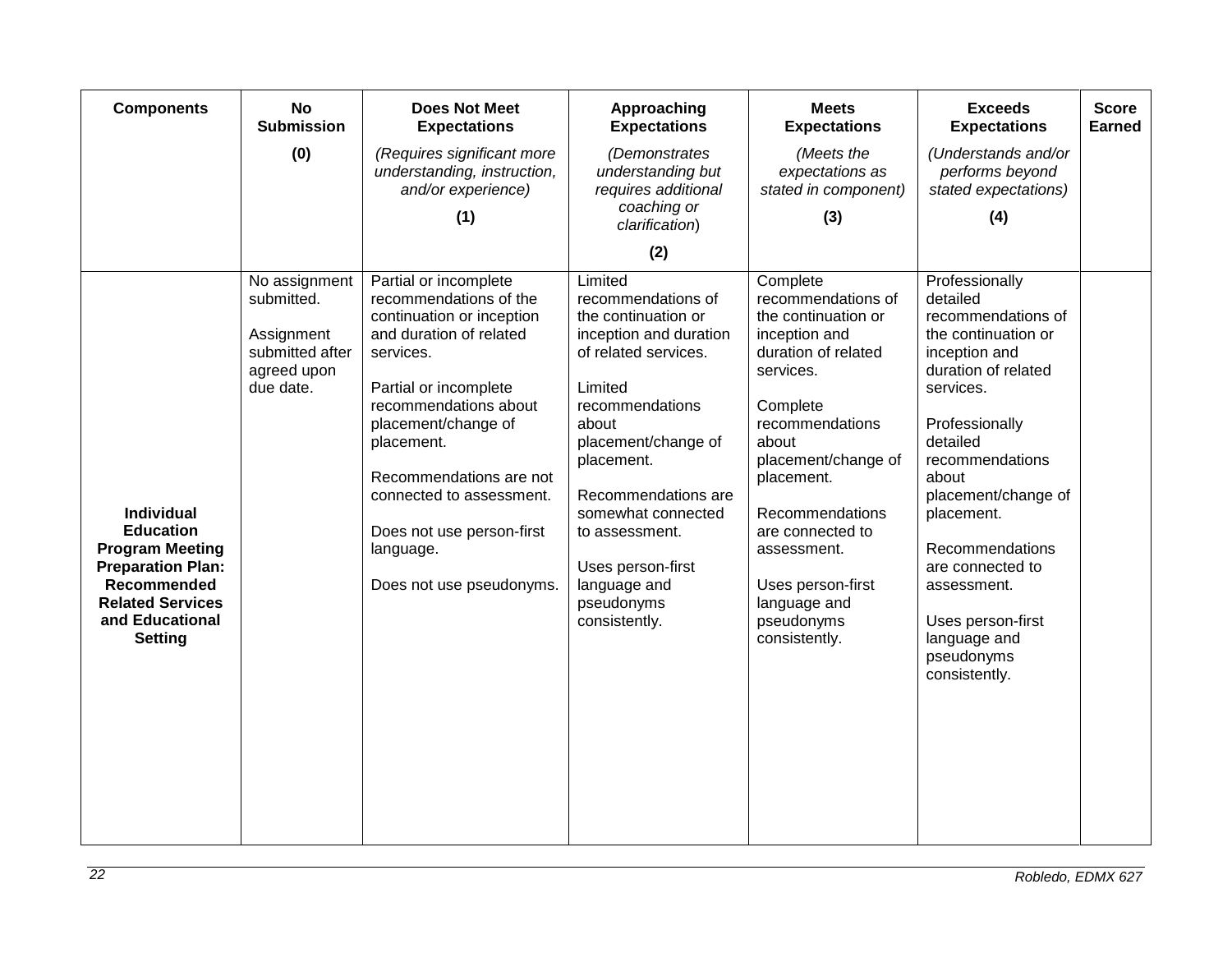| <b>Components</b>                                                                                                                                                                                                           | <b>No</b><br><b>Submission</b>                                                           | <b>Does Not Meet</b><br><b>Expectations</b>                                                                                                                                                                                                                                                                           | Approaching<br><b>Expectations</b>                                                                                                                                                                                                                                                      | <b>Meets</b><br><b>Expectations</b>                                                                                                                                                                                                                                                       | <b>Exceeds</b><br><b>Expectations</b>                                                                                                                                                                                                                                                                           | <b>Score</b><br><b>Earned</b> |
|-----------------------------------------------------------------------------------------------------------------------------------------------------------------------------------------------------------------------------|------------------------------------------------------------------------------------------|-----------------------------------------------------------------------------------------------------------------------------------------------------------------------------------------------------------------------------------------------------------------------------------------------------------------------|-----------------------------------------------------------------------------------------------------------------------------------------------------------------------------------------------------------------------------------------------------------------------------------------|-------------------------------------------------------------------------------------------------------------------------------------------------------------------------------------------------------------------------------------------------------------------------------------------|-----------------------------------------------------------------------------------------------------------------------------------------------------------------------------------------------------------------------------------------------------------------------------------------------------------------|-------------------------------|
|                                                                                                                                                                                                                             | (0)                                                                                      | (Requires significant more<br>understanding, instruction,<br>and/or experience)                                                                                                                                                                                                                                       | (Demonstrates<br>understanding but<br>requires additional                                                                                                                                                                                                                               | (Meets the<br>expectations as<br>stated in component)                                                                                                                                                                                                                                     | (Understands and/or<br>performs beyond<br>stated expectations)                                                                                                                                                                                                                                                  |                               |
|                                                                                                                                                                                                                             |                                                                                          | (1)                                                                                                                                                                                                                                                                                                                   | coaching or<br>clarification)                                                                                                                                                                                                                                                           | (3)                                                                                                                                                                                                                                                                                       | (4)                                                                                                                                                                                                                                                                                                             |                               |
|                                                                                                                                                                                                                             |                                                                                          |                                                                                                                                                                                                                                                                                                                       | (2)                                                                                                                                                                                                                                                                                     |                                                                                                                                                                                                                                                                                           |                                                                                                                                                                                                                                                                                                                 |                               |
| <b>Individual</b><br><b>Education</b><br><b>Program Meeting</b><br><b>Preparation Plan:</b><br><b>Family Support</b><br><b>Services and</b><br><b>Consultative</b><br><b>Collaboration for</b><br><b>Inclusive Practice</b> | No assignment<br>submitted.<br>Assignment<br>submitted after<br>agreed upon<br>due date. | Partial or incomplete<br>description on the inclusion<br>and collaboration of<br>parents and extended<br>family members in this<br>process.<br>Partial or incomplete<br>description on consultative<br>collaboration for inclusive<br>practice.<br>Does not use person-first<br>language.<br>Does not use pseudonyms. | Limited description on<br>the inclusion and<br>collaboration of parents<br>and extended family<br>members in this<br>process.<br>Limited description on<br>consultative<br>collaboration for<br>inclusive practice.<br>Uses person-first<br>language and<br>pseudonyms<br>consistently. | Complete description<br>on the inclusion and<br>collaboration of<br>parents and extended<br>family members in<br>this process.<br>Complete description<br>on consultative<br>collaboration for<br>inclusive practice.<br>Uses person-first<br>language and<br>pseudonyms<br>consistently. | Professionally<br>detailed description<br>on the inclusion and<br>collaboration of<br>parents and<br>extended family<br>members in this<br>process.<br>Professionally<br>detailed description<br>on consultative<br>collaboration for<br>inclusive practice.<br>Uses person-first<br>language and<br>pseudonyms |                               |
|                                                                                                                                                                                                                             |                                                                                          |                                                                                                                                                                                                                                                                                                                       |                                                                                                                                                                                                                                                                                         |                                                                                                                                                                                                                                                                                           | consistently.                                                                                                                                                                                                                                                                                                   |                               |
| <b>Individual</b><br><b>Education</b><br><b>Program Meeting</b><br><b>Preparation Plan:</b><br><b>IEP Meeting</b><br>Agenda                                                                                                 | No assignment<br>submitted.<br>Assignment<br>submitted after<br>agreed upon<br>due date. | Partial or incomplete IEP<br>agenda to be followed at<br>focus student's meeting.                                                                                                                                                                                                                                     | Limited IEP agenda to<br>be followed at focus<br>student's meeting.                                                                                                                                                                                                                     | Complete IEP agenda<br>to be followed at<br>focus student's<br>meeting that matches<br>format provided in<br>class.                                                                                                                                                                       | Professionally<br>detailed IEP agenda<br>to be followed at<br>focus student's<br>meeting that<br>matches format<br>provided in class.                                                                                                                                                                           |                               |